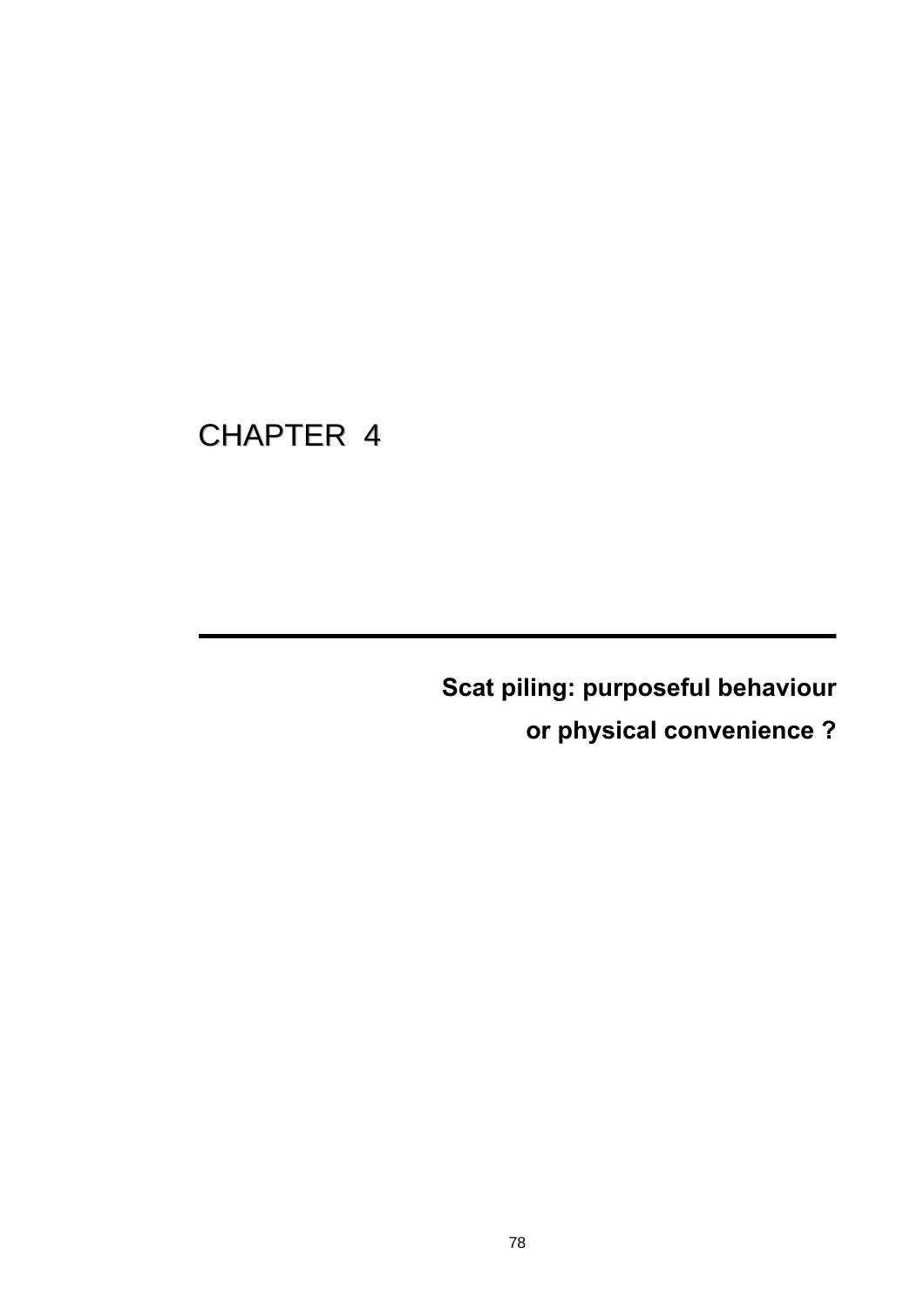# **ABSTRACT**

Three main theories have been developed to explain the existence of local depositions of faeces or scat piling: allelomimetic behaviour, parasite avoidance and social signalling. Twelve species in the *Egernia* genus have been recorded as scat piling, but no research has previously been conducted to quantify the behaviour or to investigate its significance. *Egernia whitii* (White's skink) were captured and housed in aquaria as both singletons and in small related groups so that the position of each scat deposited over a period of several months could be recorded. Heat locations and time periods were manipulated to test several existing hypotheses. The spatial distribution of each scat was analysed using Nearest Neighbour Analysis (NNA) and Monte-Carlo simulations. Scat piling was found to be a purposeful behaviour cued by chemosensory rather than visual signals, but there was no thermoregulatory association, and burrow entrances were not the focus of the behaviour. Both individuals and groups of two, three and four related skinks were found to coordinate their behaviour by depositing their scats in a cluster in a discrete area of their permanent enclosure. In addition, field records from Wedge Island show that >10% of active *E. whitii* (diurnal skinks) were captured while refuging with sleeping *Nephrurus milii* (nocturnal geckos). Species from these two families of lizards are the only lizard taxa that are currently known to deposit their scats in piles. When these species occur in the same habitat it is possible that scat piles act as chemosensory signals or markers in interspecific identification. Refuge sharing between these two species may indicate interspecific cooperation facilitated by scat piling. Chemosensory signals derived from scats may be concentrated by deposition in one location to allow information exchange for multiple uses: between individuals, groups and species.

# **INTRODUCTION**

#### **General introduction**

Animal scats have served humanity in the pursuit of information about the location,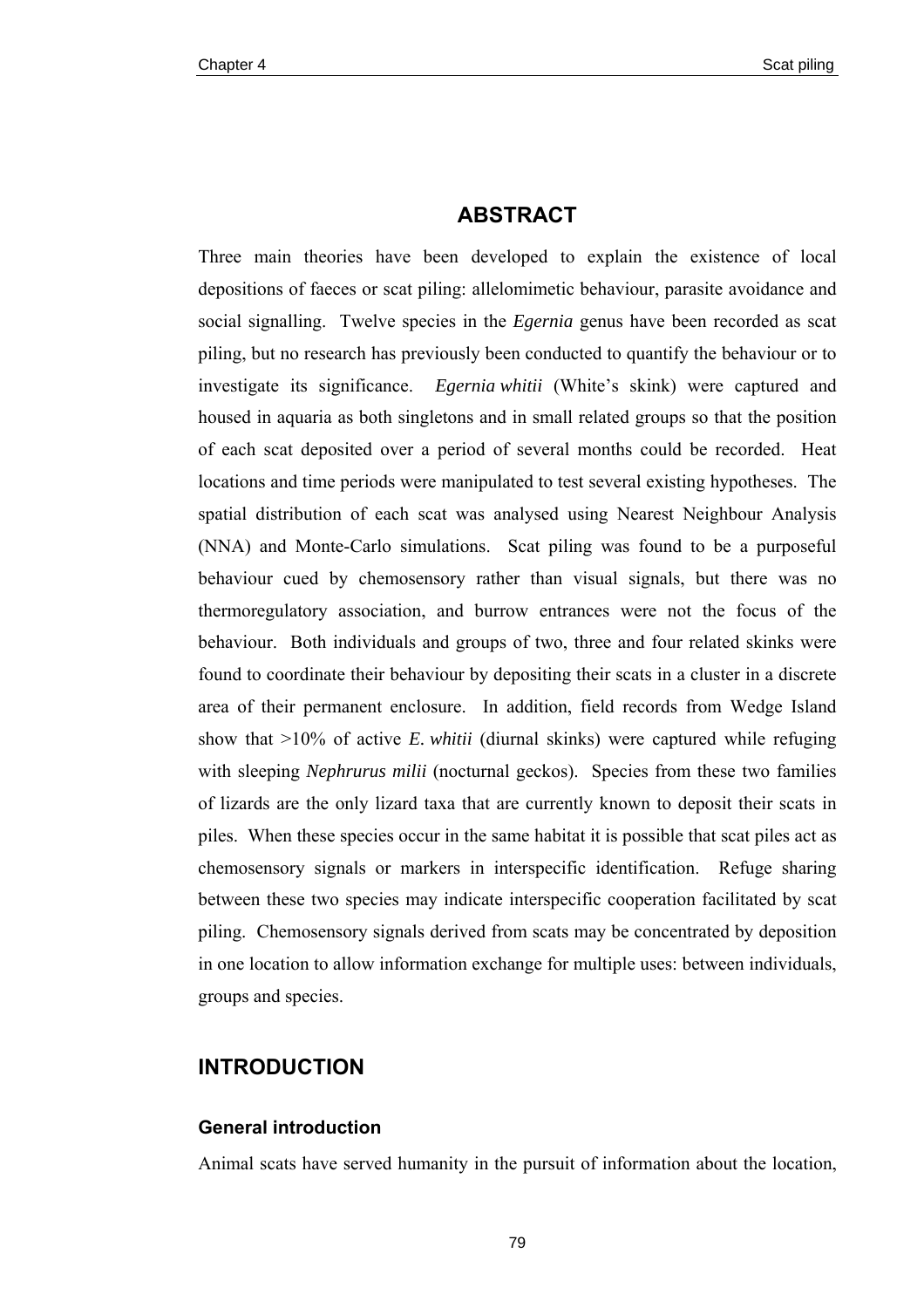food and habits of animal species for many thousands of years, but the formal consideration of scatology as a subsection of zoology has been more recent (Seton 1925). Researchers are now able to detect increasingly complex information from animal faeces. Some examples of this include home range parameters (Chame 2003), territorial warnings (Zuri *et al*. 1997), parasitic fauna (Gavin *et al*. 2005), parasite avoidance strategies (Hutchings *et al*. 2003, Apio *et al*. 2005) disease transmission between wildlife and domestic animals (Daniels *et al*. 2003), seed dispersal (Nogales *et al*. 2005), plant-animal mutualisms (Traveset & Riera 2005), food sources for small animal and bird species (Page *et al*. 1999), and the role of herbivore latrines in nutrient recycling (Feeley 2005).

Sophisticated technology can be employed to sample DNA (Reed *et al*. 1997, Smith *et al*. 2006), prey DNA (Deagle *et al*. 2005), and to monitor stress hormone levels in free-ranging animals (Bonier *et al*. 2004) in a non-invasive way, from animal scats. Similarly, historical data are collected on biology (Allmon 2004), botany (Hastorp 1999), biodiversity (Adrain & Westrop 2003), and parasites (Bouchet *et al*. 2003) during paleoecological investigations.

Apio *et al*. (2006) point out two principle aspects about the spatial distribution of faeces, that is, that random depositions within a home range are distinct from localised depositions. Species of ungulates (Qureshi *et al*. 2004, Apio *et al*. 2006) camelids (Portman & Myers 2004), rhinoceros (Ripley 1952, Ripley 1958), rabbits (Sneddon 1991), wolves (Sliwa 1996, Sillero-Zubiri & Macdonald 1998) primates (Irwin *et al.* 2004), lizards (Carpenter & Duvall 1995, Bull *et al*. 1999), and dasyurids (Belcher 2003, Belcher & Darrant 2004) plus otters (Rostain *et al*. 2004), badgers (Stewart *et al*. 2001, Begg *et al*. 2003), racoons (Page *et al*. 1999, Gavin *et al*. 2005) and tapirs (Quiroga-Castro & Roldán 2001) restrict their scat depositions to limited areas as part of their behavioural repertoire. The establishment of localised depositions is practised by solitary animals and pairs (Qureshi *et al*. 2004), and groups of individuals (Irwin *et al.* 2004).

# **Terms used and theories suggested to explain localised faecal depositions**

Defaecation restricted to particular areas where excrement accumulates is described by an assortment of names. Different terms are sometimes used to describe similar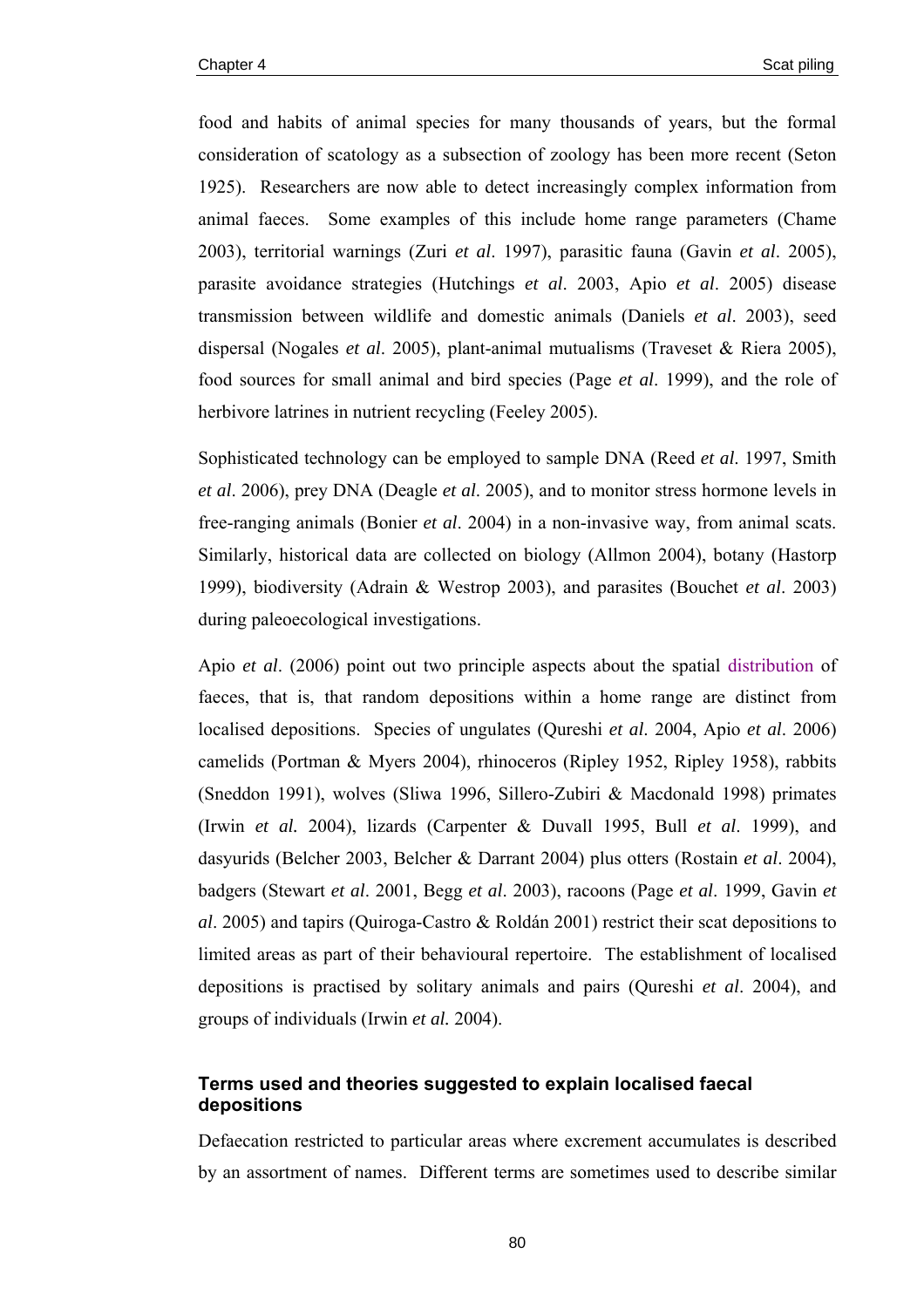behaviour, perhaps in part to distinguish between the size of droppings or the individual strategies employed by a wide range of participants. The term dung heap is usually applied to rhinoceros (Ripley 1958), latrines and middens are often used for mammals (Sagara 1995, Irwin *et al*. 2004) spraints is used for otter droppings (Rostain *et al*. 2004), and defecatoria and scat piling are terms that have been used for lizards (Carpenter & Duvall 1995, Bull *et al*. 1999). Scat piling is a descriptive term describing the multiple depositions of faeces or scats by either individuals, or groups of individuals, at a specific site, where they accumulate to form clusters or piles.

Hypotheses on the existence of communal latrines have developed along three main themes. Leuthold (1977) attributes latrine areas to allelomimetic behaviour. This proximate explanation may arise because some observers have described the odour of faeces as triggering defaecation, often on top of the old droppings (Sneddon 1991, Apio *et al*. 2006). Parasite avoidance is another, but ultimate possible explanation, particularly for grazing herbivores which might seek to limit the gastro-intestinal contamination of their food supply by restricting their waste products to communal sites (Apio *et al*. 2006). However, the most complex and interesting explanation concerns the social function of localised defaecation sites.

In 1943 Burt defined home range as the area over which an animal normally travels, and territory as the area which is defended (*op cit.* Belcher & Darrant 2004). The social role of mammal faeces in communication is most frequently interpreted by researchers as being territorially directed (Sneddon 1991, Roper *et al*. 1993, Zuri *et al*. 1997, Belcher & Darrant 2004). However there are indications that the communal deposition of animal scats may communicate a great deal more than prior occupation or an endeavour to demarcate and maintain territorial habitat.

Carnivore species have characteristic and complex secretions which adhere to their faeces during defaecation and provide intra and interspecific information about territory, sex, reproductive state and movements (Gorman & Trowbridge 1989, op. cit. Chame 2003). Irwin *et al*. (2004) have suggested advertisement of sexual receptivity as one of the multiple functions for latrine behaviour in lemurs. In some species, notably lemurs and lizards, scat-piles are combined with other forms of scent-marking (Irwin *et al*. 2004, pers. obs.). Mammalian herbivores are not able to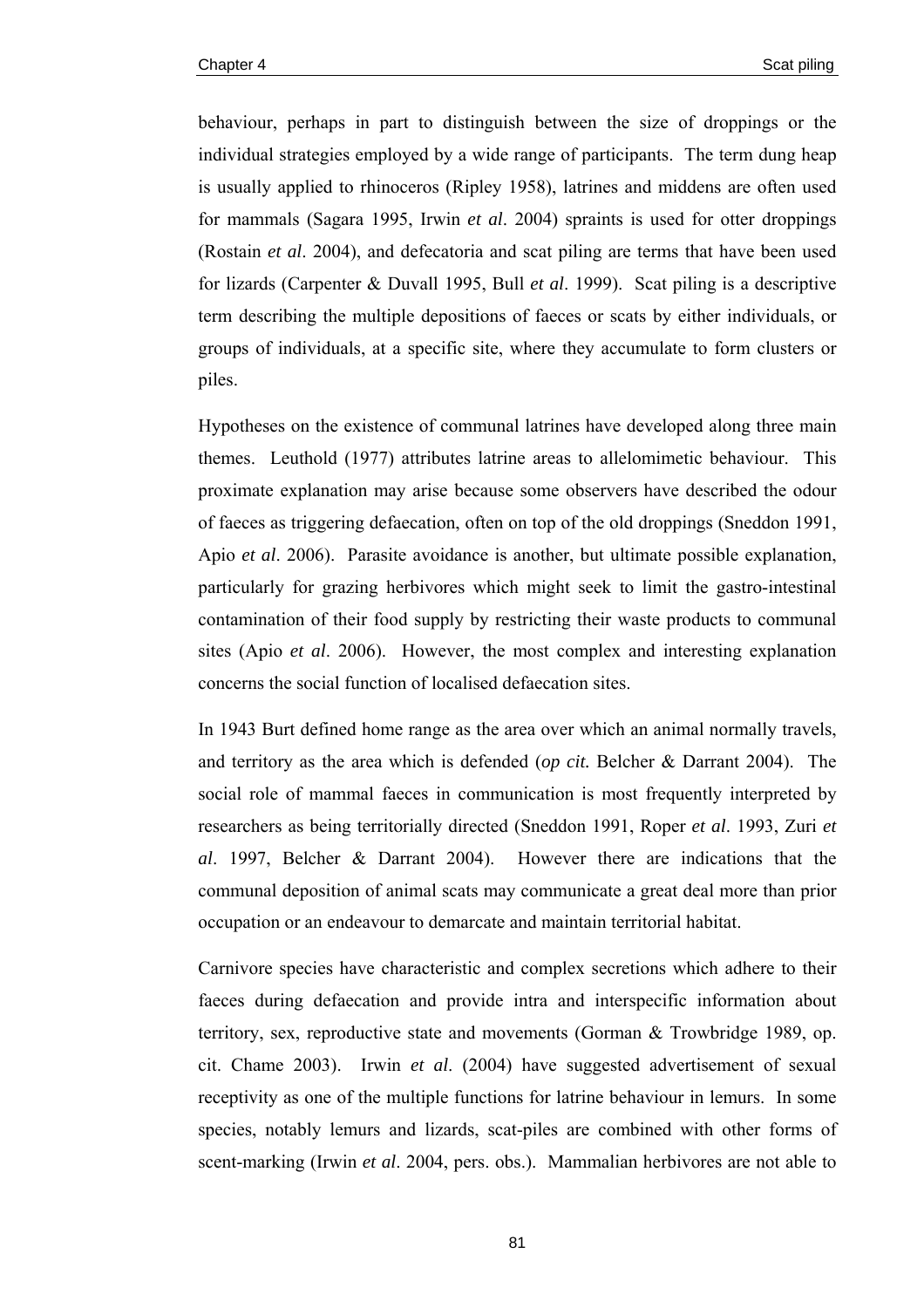detect the presence of parasites and must rely on cues such as faecal odour to avoid infection (Hutchings 2003). Sneddon (1991) reports different scat piling behaviour between rabbits of different age, sex and social-status classes and suggests communal sites as an efficient method of information exchange. It is possible that latrine behaviours utilise a range of strategies concurrently, including chemosensory communication, parasite avoidance and seed dispersal, and that these adaptive evolutionary strategies are supported by allelomimetic mechanisms.

## **Scat piling in gekkonids**

Carpenter & Duvall (1995) investigated 'fecal scent marking' in a gecko species (*Coleonyx variegates*), and found that chemical cues are important in coordination of gecko faecal deposition patterns, and that they are likely to recognise the scent of their own faeces. In their study, scat-piles, or in their terminology 'defecatoria', were most likely to be established by individuals away from their diurnal refuges and, significantly, away from areas marked by conspecifics. No familiar groups were used in these experiments although anecdotal accounts of scat piling occurring when several geckos were housed together were reported.

Following in the footsteps of Carpenter and Duvall, Shah *et al*. (2006) demonstrated scat piling by pairs as well as individual thick tailed geckos (*Nephrurus milii*) but were unable to establish that older scats deposited previously cued the behaviour, or confirm that retreat sites were selected on the basis of scat presence.

#### **Social behaviour and communication**

Species using communal latrines possess well-developed chemosensory abilities (eg. Sneddon 1991), and the localised deposition of faeces is necessarily supported by high levels of social cooperation. Noë (2006) defines cooperation as 'all interactions or series of interactions that, as a rule (or 'on average'), result in net gain for all participants'. Social behaviour has been defined as 'any behaviour exhibited by a group of animals that interact with each other' (Martin & Hine 2000). Crozier (1999) defines social behaviour as 'behaviour directed differentially at members of the same species, thus including sexual behaviour'. He further identifies a society as a group of cooperating individuals of the same species involving reciprocal communication and going beyond sexual behaviour. Communication is therefore an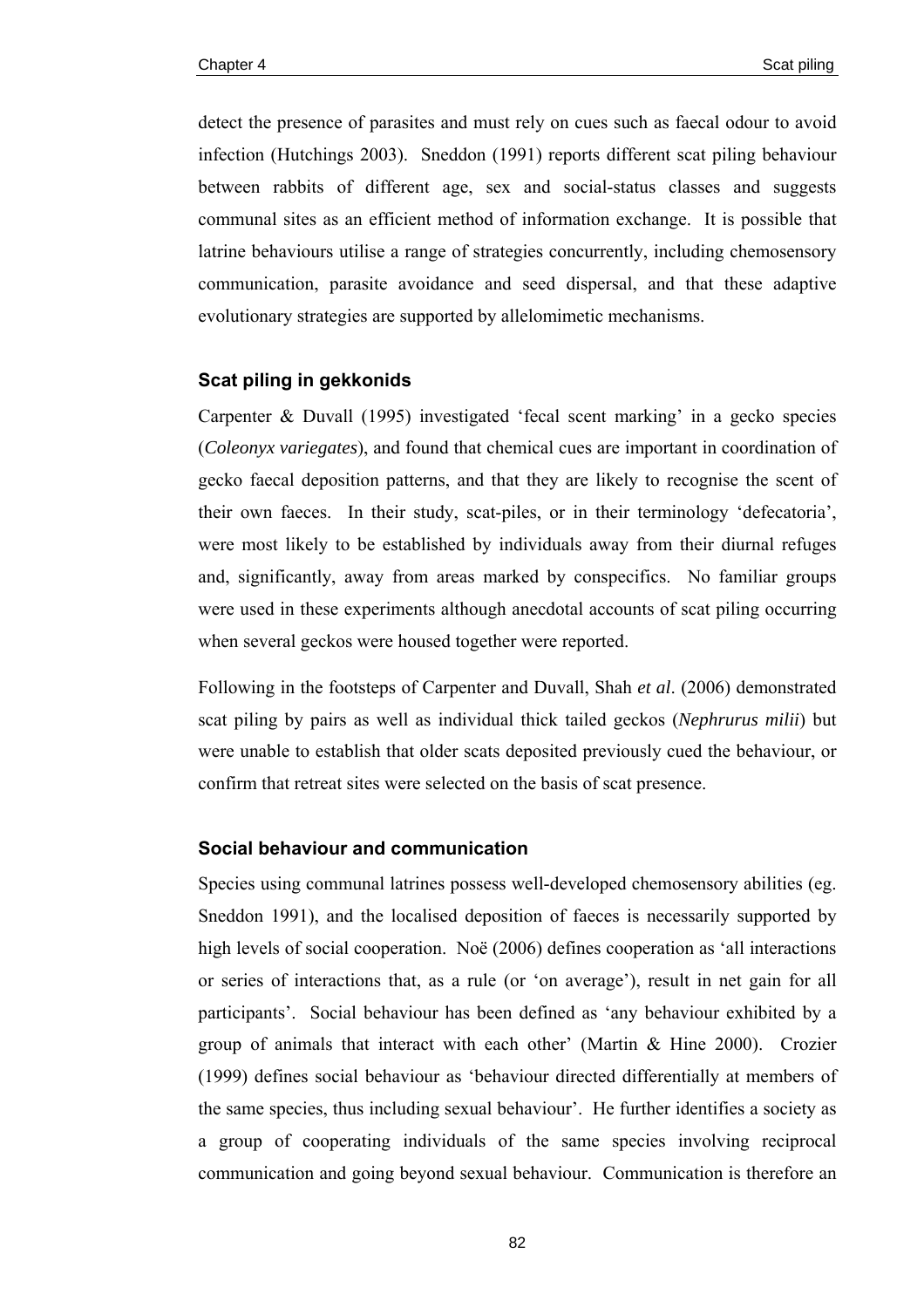important aspect of social behaviour.

Moore (1999) defines communication as 'the transfer of information between animals using visual, audible or chemical means'. As many members of the *Egernia* genus are unique among Australian lizards in forming stable social aggregations (Greer 1989, Hutchinson 1993, Gardener *et al*. 2001, Fuller *et al*. 2005), an investigation of their scat piling behaviour (this chapter), and the role of scats in their basic communication systems, were initiated for *Egernia whitii* (next chapter)

#### **Scat piling in the** *Egernia* **genus**

Scat piling in some species within the *Egernia* genus has been reported anecdotally since Hickman's observations of captive *E. whitii* in 1960. Members of the *Egernia* genus may be terrestrial, saxicolous, or semi-arboreal, and most terrestrial habitats support at least one species (Greer 1989). There are currently twelve *Egernia* species which span these varied habitats that have been described as scat piling.

Saxicolous or rock dwelling species include *E. cunninghami* (Barwick 1965), *E. hosmeri* (Stammer 1976), *E. stokesii* (Duffield & Bull 1998) and *E. kingii* (Ehmann 1992). *E. striolata* (Bustard 1970) is arboreal over much of its range, but uses fallen timber and exfoliating slabs of rock in some areas and *E. coventryi* (Douch 1994 & Clemann 1997 *op. cit*. Chapple 2003) inhabits saltmarshes.

*E. inornata* (Hutchinson 1993), *E. kintorei* (McAlpin 2001, Pearson *et al*. 2001 *op. cit*. Chapple 2003) and *E. whitii* (Hickman 1960) were previously the only known burrowers in this group but a concurrent study has added a third species, *E. multiscutata* (S. Bellamy pers. com.). *E. slateri* and *E. rugosa* (Ehmann 1992) inhabit arid sand plains, scrub and woodland, and open dry forest and woodland respectively (Greer 1989, Cogger 2000).

A number of suggestions for the prevalence of scat piling behaviour within the *Egernia* genus have been offered in the past. Ehmann (1992) proposed that the concentration of scats in one area might serve to attract insects for consumption. Barwick (1965) suggested that scat piles might coincide with a basking site at which thermoregulation becomes adequate for defaecation, or that scat piles may mark skink territories (Barwick 1965, Swan 1990), either visually or chemically.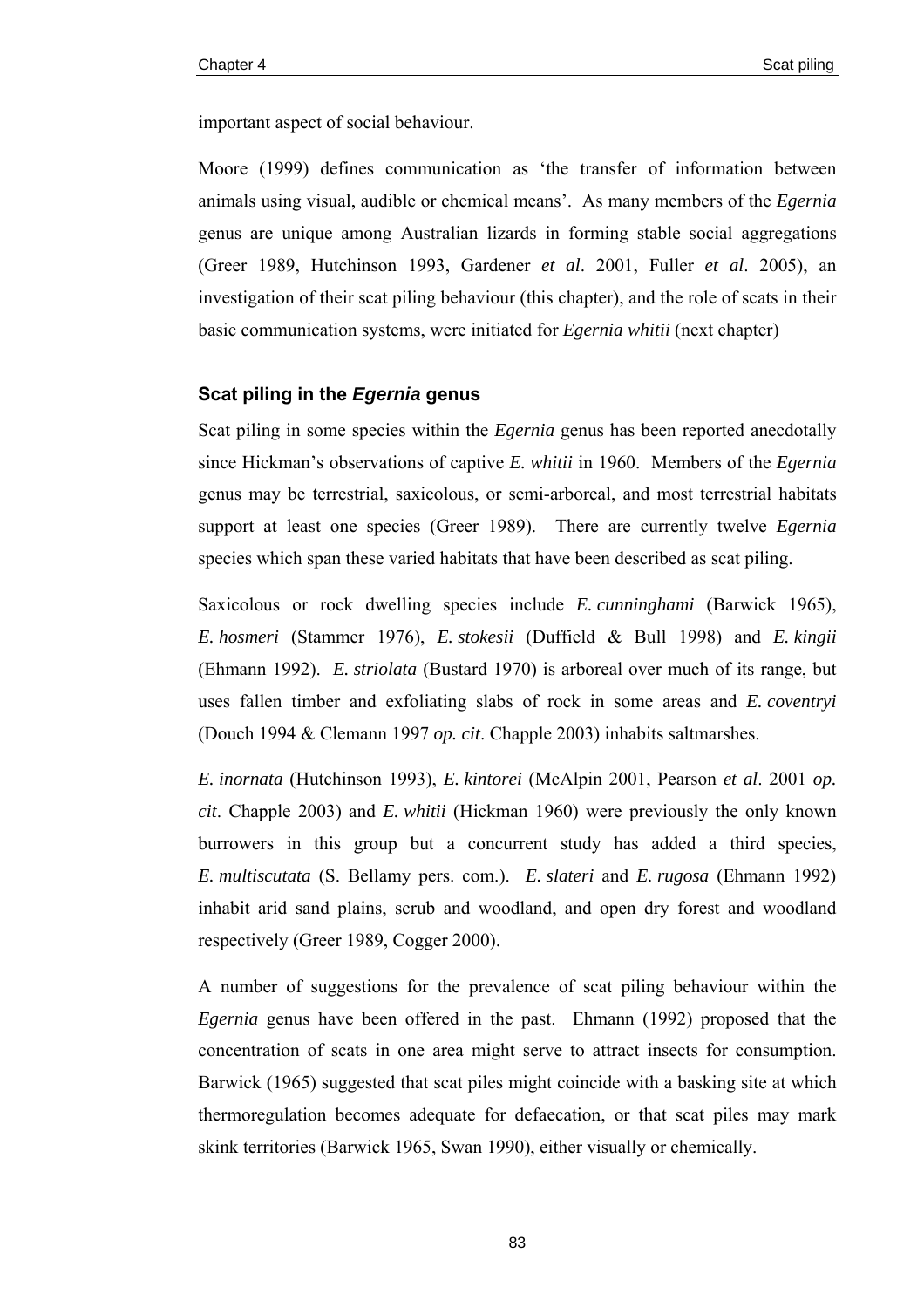Despite the attention that scat piling behaviour in this genus has received in Australia, the occurrence of scat piling has not previously been quantified, and no studies have been undertaken specifically to investigate its behavioural and ecological significance. This study commenced with investigations to discover whether scat piling is quantifiable in the laboratory, whether the process is physiologically related to basking and temperature, whether scat piles designate burrow entrances, and whether cues are visual or chemosensory.

# **MATERIALS AND METHODS**

In March 2001, 24 *E. whitii* individuals captured randomly across Wedge Island in the Spencer Gulf of South Australia (35°09'S, 136°27'E) were toe clipped for skeletochronology and retained in a laboratory colony for future communication experiments. Each skink was maintained in an individual glass tank 600mm long x 305 mm wide x 300mm deep, lined with 20-30 mm of sand. Each aquarium was provided with a 190mm x 190mm x 30mm basking paver at one end supported 30 mm above the aquarium surface by two lengths of angle plastic. The intention was to provide a safe refuge that was unlikely to collapse during excavation, for fossorial skinks. Placed at the opposite end of the tank were several rocks and a flat plastic water dish of 85mm diameter. The refuge and rocks were positioned on the tank floor before sand was introduced to prevent damage to the animals by subsidence.

In addition all tanks were covered with cardboard sheets along each side to block out the presence of neighbours, and to allow time to elapse before recognition trials began. A heat lamp warmed the basking area at 32°C for eight hours a day from 8.30am to 4.30 pm, and photoperiods were 12 hours light and 12 hours dark during each 24 hour period. Experimental areas were kept at 25°C constant temperatures. Water was available continuously and they were fed three times a week – once with crickets, once with meal worms and once with vitamised vegetables and fruit sprinkled with reptile supplement.

In December 2003, 10 skinks were captured on Wedge Island for laboratory experiments and housed in identical conditions to the 24 individuals previously captured. Four of this group were gravid females which were used in scat piling trials. As soon as the neonates arrived they were exposed to ultraviolet lights which

84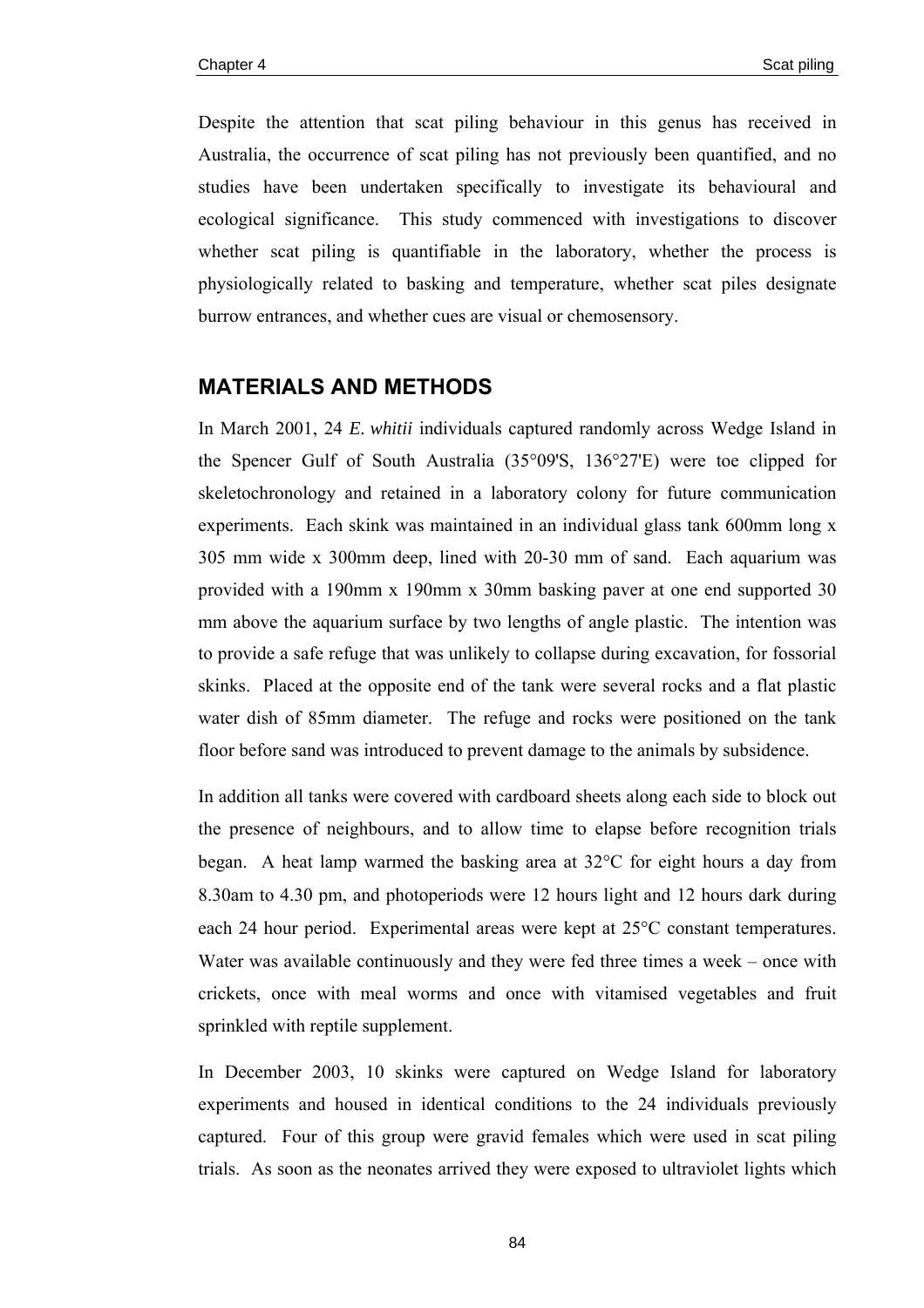were coordinated to turn on and off in synchrony with the heat lamps, to aid their absorption of calcium until they reached  $\geq 60$  mm SVL.

During early December in 2004, 10 gravid females were captured and retained for sibling relationship observations. These skinks were housed in identical conditions to the 4 gravid females previously captured, with one exception. The internal layout of the tanks was altered post-partum. After the first birth each tank was provided with a series of quarter pavers spaced by 15-20 mm, and covered with half pavers to form three smaller refuges along the side of the tank and end wall. The water dish was placed on top of the bricks, and rocks were placed diagonally opposite under the heat lamp. This layout reflected a concern that separate refuges might be required for larger litters of new individuals in the field.

At the start of each experiment each tank and its equipment was washed thoroughly with hot soapy water and sprayed with ethanol 70% before fresh sand was laid down. All preparations were made using Microflex ® powder-free disposable latex gloves. Tanks were not cleaned between treatments, but scats were removed between treatments. Representations of each tank, with sketches of individual rocks to mirror the precise position and layout, were printed and duplicated for scat position records. For measurement purposes the length along the left template side was designated the Y axis, and the front width was designated as the X axis.

A fresh template was used daily to graphically record the position of scats deposited in situ to the nearest mm of the midpoint, beginning with those closest to the X-Y intersection. Exact X-Y coordinates were calculated in millimetres using a ratio of 6.67:1 to fit the actual measurements of the 305 mm x 600 mm tanks. Data were transferred to a mean distance file, in which the distance between each scat was calculated and averaged for each treatment.

During the experiments scats were removed immediately after measurement at the completion of the time period, to ensure that no visual cues were present at the start of the new treatment and minimise potential allelomimetic effects. Measurements took place at the same time each day, and scats were monitored over three different time periods: 24 hour, 48 hour and 72 hour intervals, four times, two times and two times respectively for each individual over a four week time period. There were eight treatments for each individual in the singleton experiments.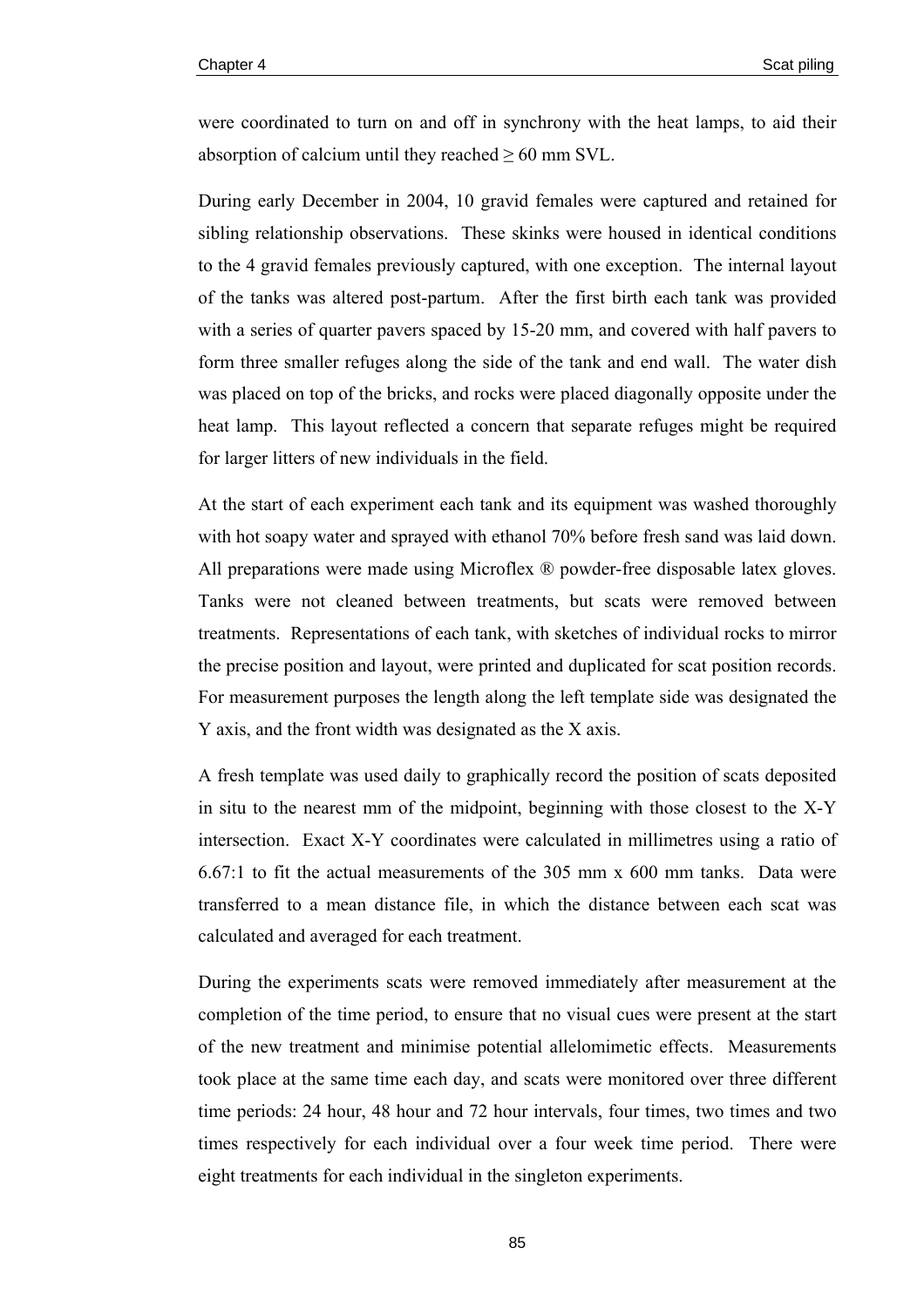After completion of the first experiment, and still using 24 individual skinks, all tanks were reversed so that the heat lamps warmed the opposite end. Scats were again measured, counted and recorded over three different time periods: 24 hour, 48 hour and 72 hour intervals, four times, two times and two times respectively for each individual over a four week time period to detect any change in deposition patterns. There were eight heat treatments for each individual in the singleton experiments.

In a third experiment the average of all X-Y measurements for each distribution of scats was calculated, and the average distance to the nearest burrow, plus the average distance to the average of the burrow entrances was calculated from the average scat coordinate to detect any patterns.

In a fourth experiment group scat piling activity was assessed using mothers and their progeny. In February 2004 two females gave birth to one juvenile and two females gave birth to two juveniles. All juveniles survived and had reached adult size when scat piling trials began 14 months after their births. In February 2005 the second group of gravid females began to deliver young. One female gave birth to one juvenile, five females gave birth to two juveniles, and four females gave birth to three juveniles. Six newborn individuals failed to survive the neonatal period. Scats from the remaining juveniles were measured ten weeks from birth to avoid any possible effects due to very early juvenile status, such as reduced mobility.

Measurements for groups took place over a seven day period at the same time each day, using identical handling protocols. However measurements for this experiment were taken directly in the tank using plastic rulers 600mm and 305 mm respectively in length, with the resulting coordinates recorded and analysed as before.

The records of 335 captures were examined to discover the proportion of *E. whitii* found refuging with other lizard species to investigate interspecific refuge sharing between known scat piling lizards.

## **Nearest Neighbour Analysis**

Spatial distribution (point pattern) can be categorised as dispersed, random or clustered using Nearest Neighbour Analysis (NNA) to compare the observed spacing of the scat distribution to an expected random pattern. However, assessing the deposition pattern of scats in my experimental tanks was not straightforward because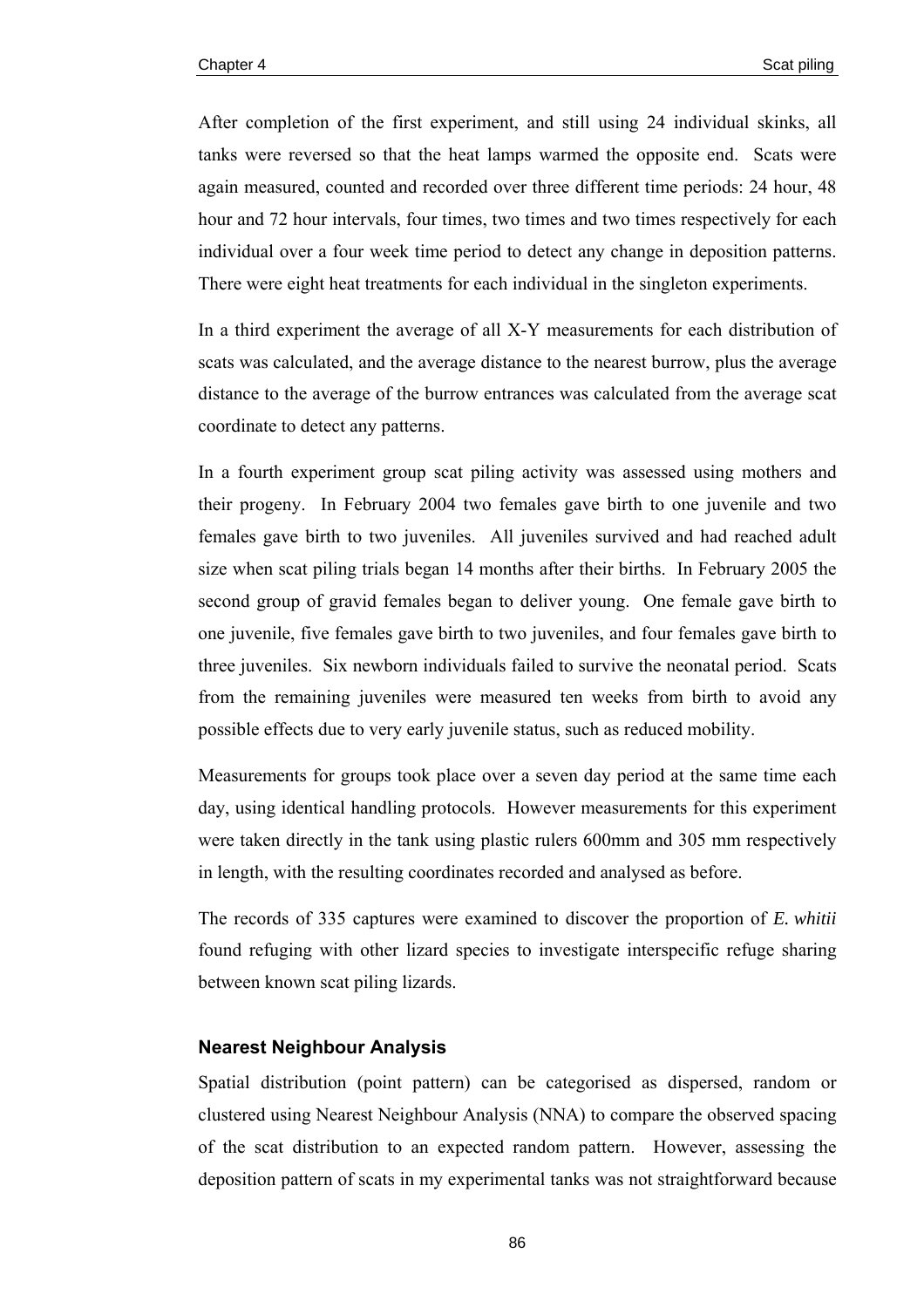of the existence of border or edge effects. While parametric statistics (Clark & Evans 1954) can be used for assessing whether distributions of points (in this case scats) in a two-dimensional space are clustered, random or over dispersed, these do not deal with border or edge effects (Imfeld 2000). I therefore used non-parametric Monte-Carlo simulations to see if scats were clustered. For this I used the program Resampling Stats ® 4.1 (Simon 1990).

For each experimental terrarium I measured the average nearest neighbour distance, by finding the minimum distance from each scat to all other scats (giving an observed  $r_0$  value). The expected distribution of r was then calculated by randomly drawing a set of N co-ordinates (where  $N =$  the number of scats in the terrarium) from a uniform distribution of  $(X = 0 - 305)$  and  $(Y = 0 - 600)$ , calculating the simulated average nearest neighbour  $(r<sub>s</sub>)$ , and then repeating this procedure 1000 times, keeping each  $r<sub>s</sub>$  value from each iteration.

I could then determine whether the observed Average Nearest Neighbour (ANN) distance was smaller than expected by determining the proportion of the simulated distances that were equal to or smaller than the  $r<sub>o</sub>$ . This procedure was repeated for each terrarium, since the number of scats per terrarium varied. The significance of the observed ANN  $(r_0)$  was then estimated as the proportion of simulated ANN's that were smaller than the observed value.

# **RESULTS**

#### **Singletons**

Scat deposition in one, two and three day trials varied significantly from random distribution in all singleton replicates for both heat treatments ( $N = 24$ ,  $P = > 0.001$ ). Despite the removal of scats at the end of each time trial during treatments *E. whitii* continued to deposit scats in the same area, persisting even when their tanks were reversed and heat was directed from the opposite end. As there were no relationships between visual cues or heat in the deposition of scats, scat coordinates were pooled for analyses. Table 1 documents the results, indicating sex when known.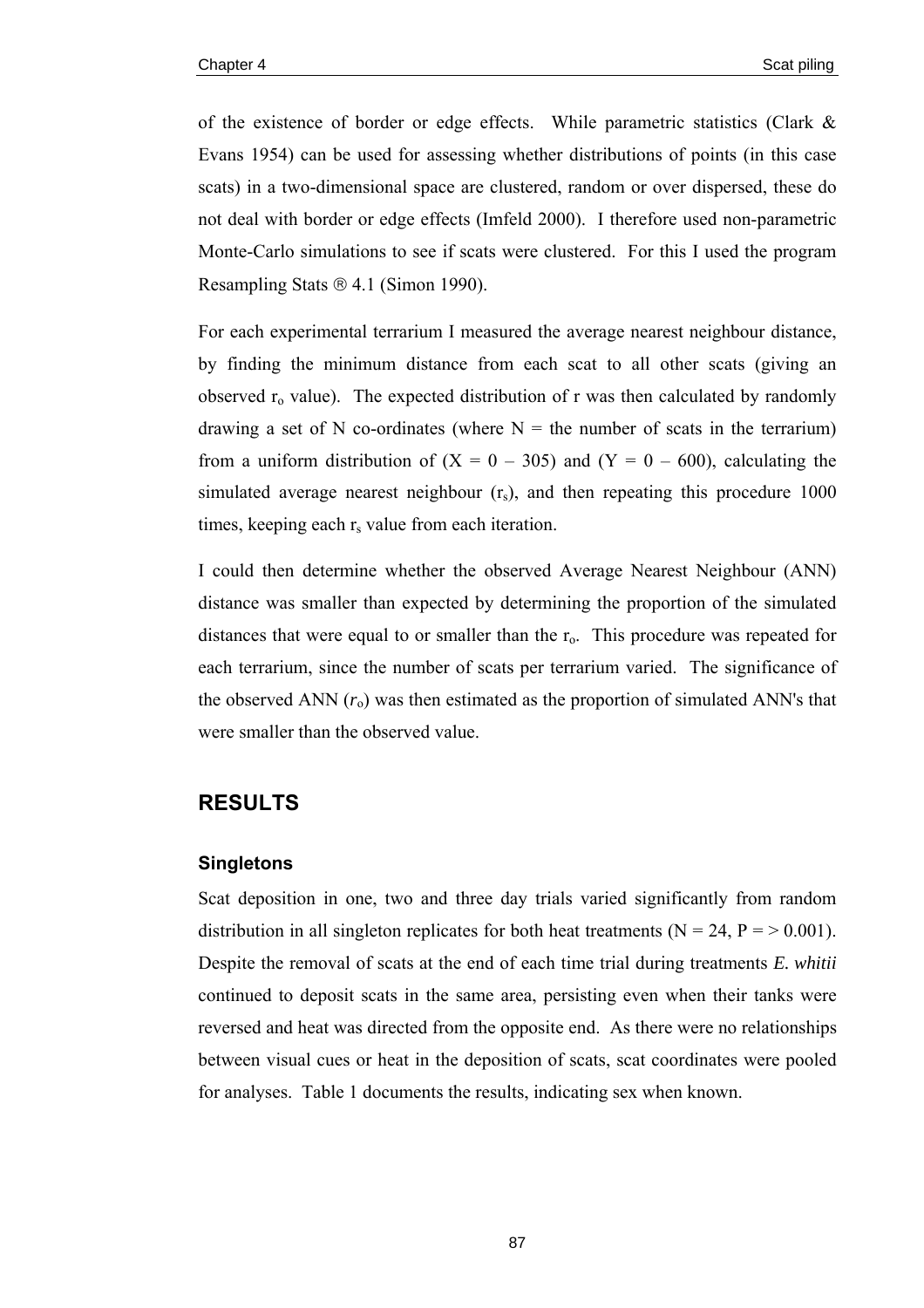| <b>Sex</b>     | Number of<br>scat-piles | Mean number<br>$\pm$ 1 SE | Range | Number of scat piles<br>with highly significant<br>ANN $(0.001)$ |
|----------------|-------------------------|---------------------------|-------|------------------------------------------------------------------|
| Male           | 13                      | $27.4 \pm 1.4$            | 16    |                                                                  |
| Female         | 8                       | $27.1 \pm 2.0$            | 20    | 8                                                                |
| <b>Unknown</b> | $\mathbf{3}$            | $283 \pm 29$              | 10    |                                                                  |
| <b>Totals</b>  | 24                      | N/A                       | N/A   | 24                                                               |

**Table 1: Mean number (± 1 SE) of scats in each scat pile for singletons in scat piling experiments (N = 24). Right hand column gives the number of scat piles that were significantly clustered (Monte Carlo test for average nearest neighbour) at the < .001 level.** 

## **Groups**

A total of 33 related groups of two, three and four adults or adult and juveniles formed distinct scat-piles (Table 2). Two groups, made up of two mother and daughter pairs (one juvenile daughter and one adult daughter,  $N = 4$  individuals), did not show a significant result during testing using Monte Carlo simulations. These were the only all-female groups.

**Table 2: Mean number (± 1 SE) of scats in each scat pile for small groups of relatives in scat piling experiments (N = 14). Composite results giving the number of scat piles that were significantly clustered (Monte Carlo test for average nearest neighbour) are recorded in categories of significance: <0.001, ≤0.005, ≤0.05, with two groups recording nil significance in the** r**ight hand column.** 

| <b>Group composition</b><br>$(14 \text{ groups})$ | Mean<br>number<br>$\pm$ 1 SE | Range          | <b>Number</b><br>of<br>groups<br>< 0.001 | <b>Number</b><br>of<br>groups<br>$\leq 0.005$ | <b>Number</b><br><sub>of</sub><br>groups<br>$\leq 0.05$ | Number of<br>groups<br>Non sig. |
|---------------------------------------------------|------------------------------|----------------|------------------------------------------|-----------------------------------------------|---------------------------------------------------------|---------------------------------|
| Adult & 1 juvenile<br>(6 groups)                  | $14.8 \pm 1.2$               | 9              | 3                                        | 1                                             | 1                                                       | $(P = 0.13)$                    |
| Adult $\& 2$ juveniles<br>$(1 \text{ group})$     | $21.0 \pm 0.0$               | $\Omega$       |                                          | 1                                             |                                                         |                                 |
| Adult & 3 juveniles<br>$(3 \text{ groups})$       | 39 0 $\pm$ 2 1               | 7              | 3                                        |                                               |                                                         |                                 |
| Two related adults<br>$(2 \text{ groups})$        | $16.5 \pm 0.5$               | $\overline{1}$ | 1                                        |                                               |                                                         | $(P = 0.076)$                   |
| Three related adults<br>$(2 \text{ groups})$      | $20.5 \pm 1.5$               | 3              | $\overline{2}$                           |                                               |                                                         |                                 |
| <b>Totals</b>                                     | N/A                          | N/A            | 9                                        | $\boldsymbol{2}$                              | 1                                                       | 2                               |
| Skinks per group                                  | N/A                          | N/A            | 26                                       | 5                                             | $\mathbf{2}$                                            | 4                               |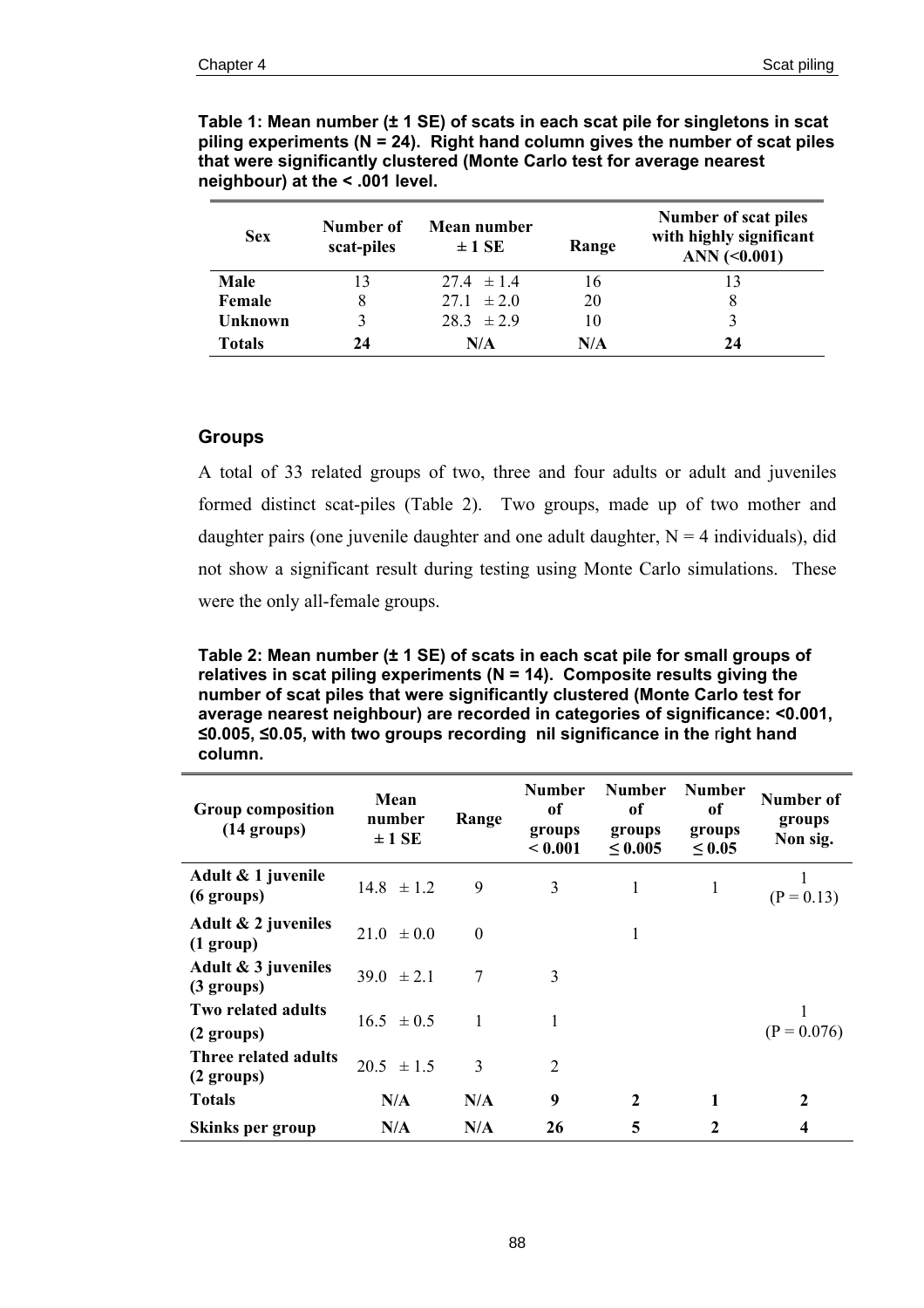## **Comparison of singleton and group results**

Histograms were prepared to compare the results of singleton experiments with group results. Figures  $1 \& 2$  show tight clustering in singleton scat-piles.



Observed Average Nearest Neighbour





Observed average Nearest Neighbour

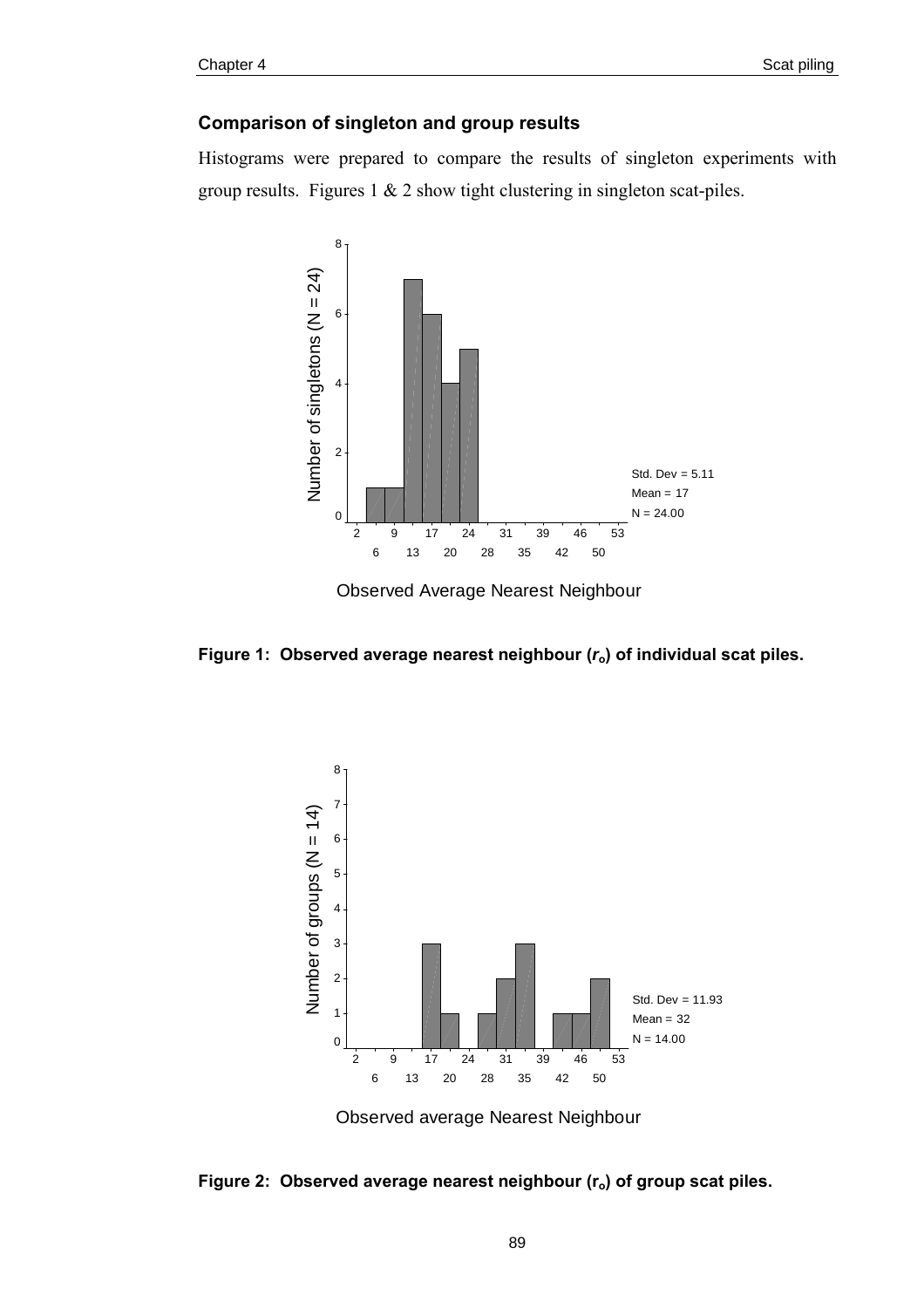A One–way between-groups ANOVA was conducted to explore the relationship of scat positioning to the number of skinks scat piling, as measured by Average Nearest Neighbour (ANN) statistics. The four groups were divided according to the number of individuals in them (Group 1: singletons, Group 2: two individuals, Group 3: Three individuals and Group 4: four individuals). Robust Tests of Equality of Means were used as a measure of the homogeneity of variances (Welch 0.006 and Brown-Forsythe 0.001) which violated the Levene's test. There was a statistically significant difference of  $>0.001$  in the mean ANN scores between groups. Figure 3 shows an error bar graph of the observed ANN against group size. Post-hoc comparisons using Turkey HSD and Bonferroni indicated that Group 2 differed significantly in ANN with both singletons and groups of three and four (Turkey HSD  $=$  >0.001 for singletons and groups of four, 0.036 for groups of three, Bonferroni = >0.001 for singletons and groups of four and 0.45).



**Figure 3: Mean Average Nearest Neighbour as a function of group number.** 

#### **Average burrow entrance coordinates and average scat coordinates**

Figures 4 shows the average scat coordinates for each of 24 skinks over a four week period, and Figure 5 shows the average burrow entrance coordinates.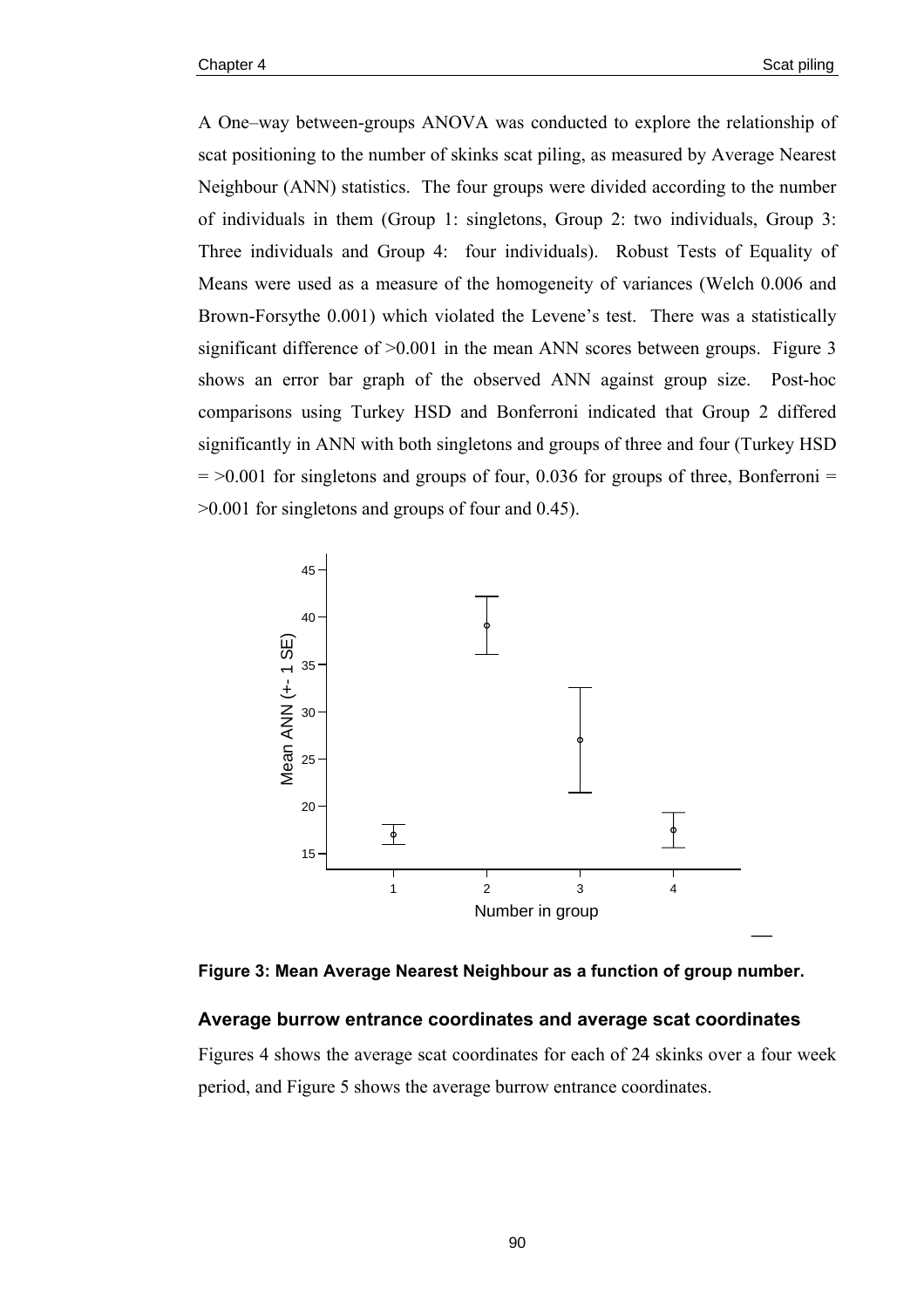

**Figure 4: Mean X-Y coordinates (centroids) for scat piles for singleton lizards. Note the wide variation in the mean values.** 



**Figure 5: Individual burrow entrances for each of the singleton experiments, averaged and combined, for comparison with scat-pile averages.**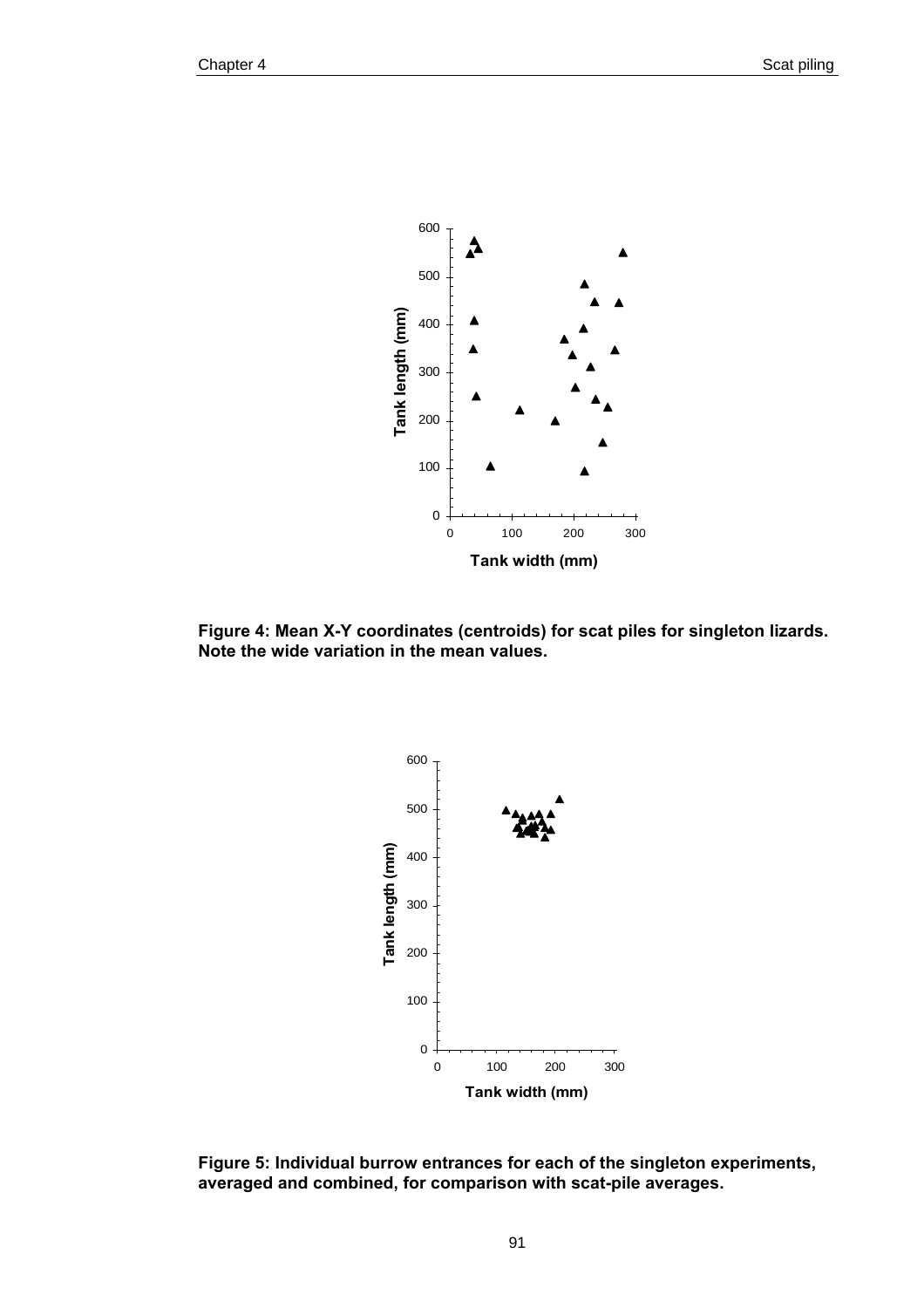These were calculated to investigate the proximate factor that scat pile placements might be uniformly close to burrow entrances to signal the immediate presence of the occupant, or uniformly distant from burrow entrances to dissociate their chemosensory signal from the territory holder.

Within the confines of the tank dimensions, there was no relationship between the refuge or burrow entrance and the position of the scat pile. Scats were found deposited in clusters in discrete positions, individually selected without regard to distance from refuge entrance.

## **Shared refuges**

In 355 recorded captures *E. whitii* were discovered refuging with other species on 34 occassions. Individuals, pairs and groups of three E. whitii were found in refuges with individuals or groups of up to six geckos on 29 of these occassions. However they were found only six times with either *Hemiergis peronii* or *Lerista dorsalis* (geckos also present two of these times), twice with *Ctenophorus fionni* (geckos also present one of these times), and twice with a centipede (geckos present both times). Table 3 shows the percentage of individual *E. whitii* found with each of the different species.

| <b>Refuge Species</b>                                                                                         | % of recorded<br><i>E. whitii</i> population | Total number of<br>E. whitii individuals |  |  |
|---------------------------------------------------------------------------------------------------------------|----------------------------------------------|------------------------------------------|--|--|
| Gecko (Nephrurus milii)                                                                                       | 10.7                                         | 36                                       |  |  |
| <b>Four-toed earless skink</b><br>(Hemiergis peronii) $\&$<br>Southern four-toed slider<br>(Lerista dorsalis) | 1.8                                          | 6                                        |  |  |
| Peninsula dragon<br>(Ctenophorus fionni)                                                                      | 09                                           | 3                                        |  |  |
| Centipede                                                                                                     | 0.6                                          | $\mathcal{D}$                            |  |  |

**Table 3: The percentage of total (N = 335)** *E. whitii* **captures captured in refuges with other species.** 

# **DISCUSSION**

#### **General considerations**

Both proximate and ultimate factors are likely to be involved in scat piling and it is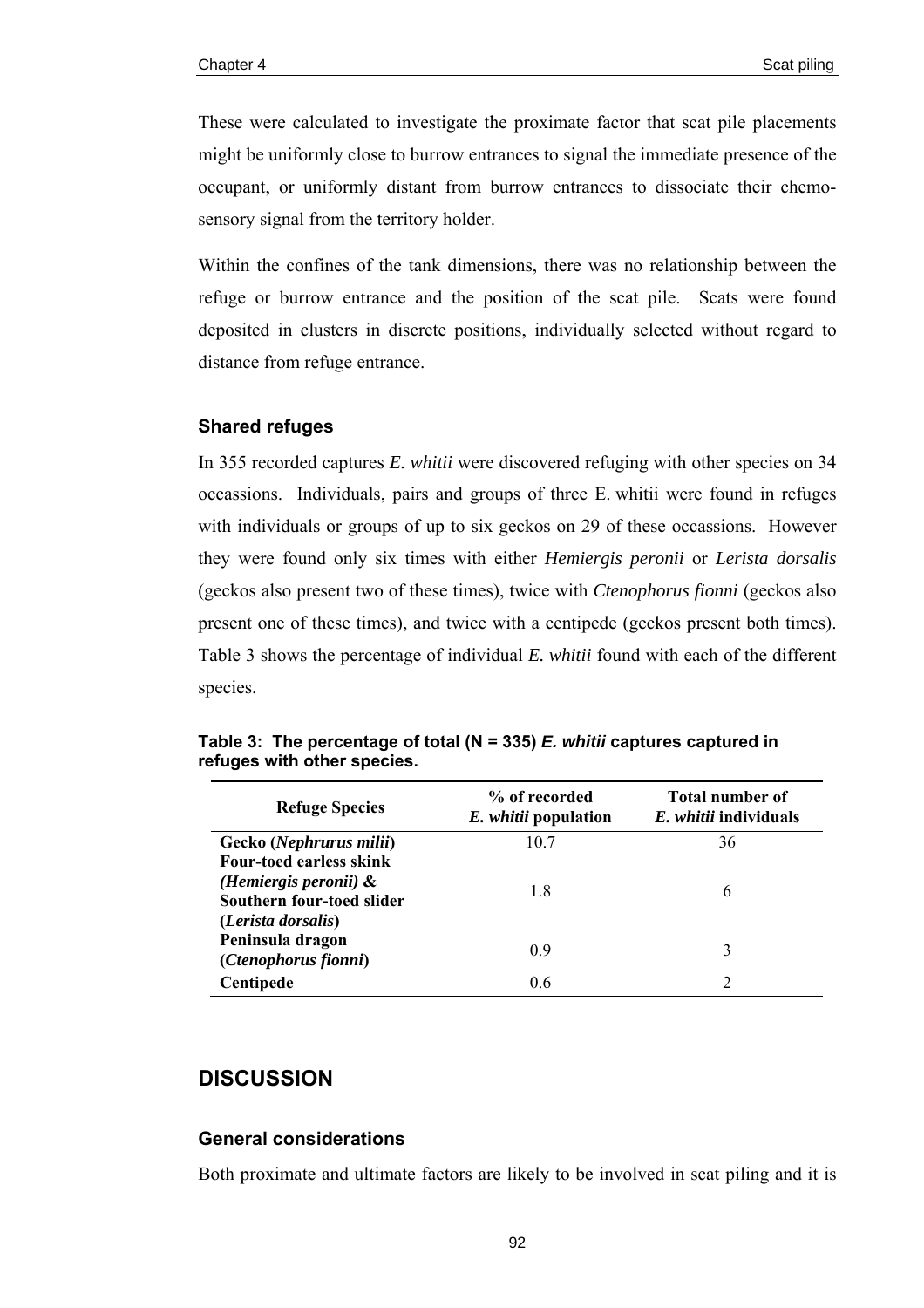possible that allelomimetic behaviour may support parasite avoidance, or social or territorial signalling, or any combination of these elements. A comprehensive explanation for scat piling behaviour can not be established without investigating the use the animals themselves make of chemosensory signals in scats.

Divergent descriptions of scat piles across taxa from individual investigators may reflect subtle differences in species' behaviour, or size and landscape variation. Alternatively, and in particular within the lizard community, there maybe different levels of tolerance for conspecifics, or different levels of chemosensory receptivity. Latrine behaviour which serves different functions may also affect cooperative endeavours within participating groups. Regardless of these factors, the common outcome of latrine use for all taxa does appear to be the conferral of mutual advantages to the participants.

During scat piling trials each scat and its remnants were removed from the resident's aquarium on a daily basis. However the sandy substrate was not changed during the trial period. These measures were taken to ensure that visual cues were absent for the majority of the trial period, while at the same time allowing chemosensory cues to be available to the resident skink. Nonetheless, resident skinks continued to actively form their scat piles in the same locations, persisting even when the aquariums were turned around so that the heat source came from the opposite direction. Not surprisingly, in view of the important role chemosensory development plays in scincid lizards, visual cues were discovered to be non-essential in the process of scat piling for both singletons and groups.

Natural *E. Whitii* habitat includes open woodland, scrub, grasslands, herbaceous vegetation, clearings, excavated soil, and loose rocky outcrops (Chapter 2). As one of the smaller *Egernia* species, *E. whitii* tend to produce smaller scats and consume a greater proportion by volume of invertebrates to vegetation (Hickman 1960, Duffield & Bull 1998, Chapter 2). In more open habitat lightweight deposits can dry quickly in the sun and blow away. For these reasons *E. whitii* depositions are difficult to observe under field conditions. A visual cue for deposition under these circumstances could be problematic.

During trials *E. whitii* scat piles were demonstrated to occur in a variety of heat zones within the confines of the enclosure, and the compact formation of the scat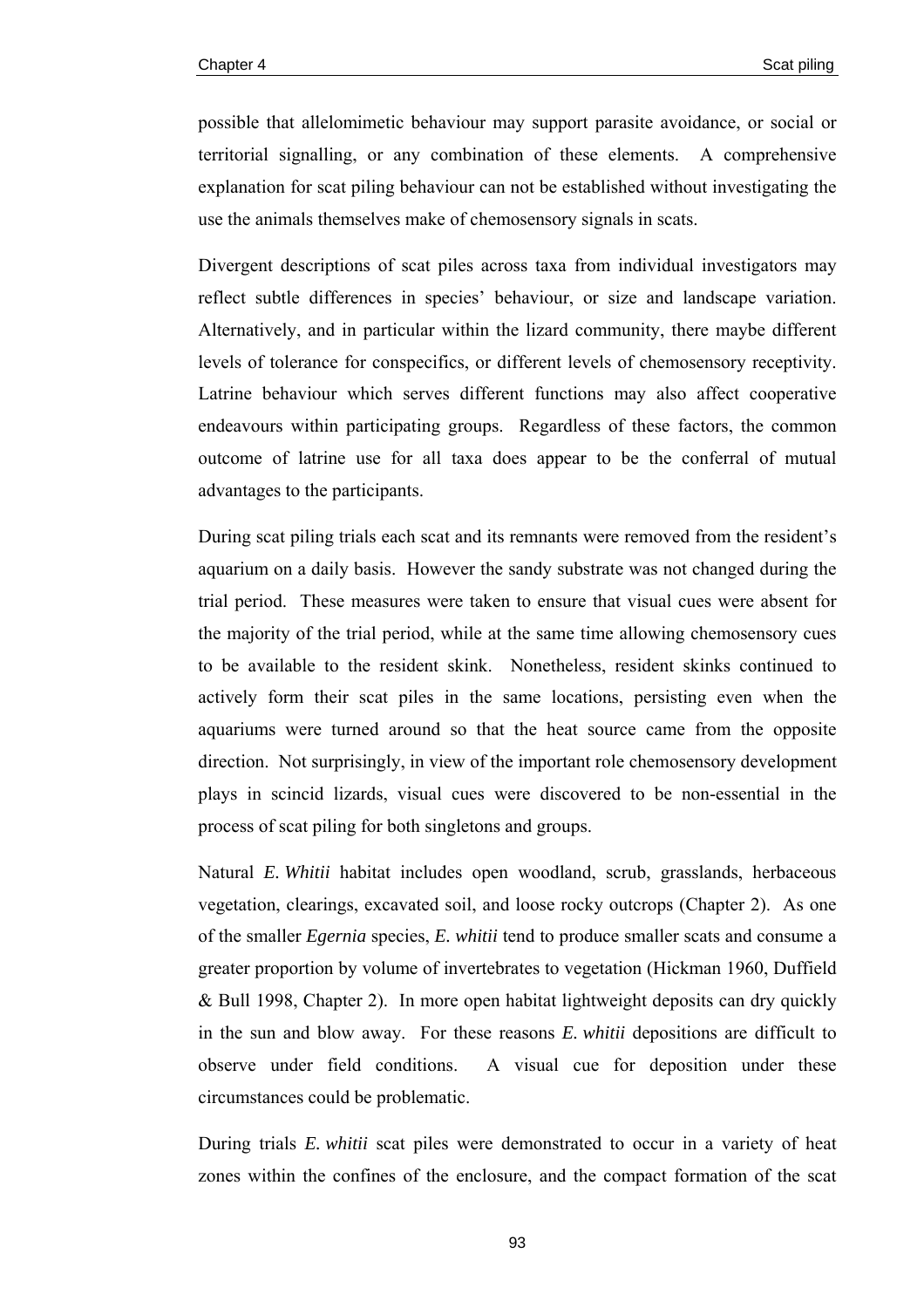piles made it necessary for the resident skink to travel to the same site one or more times a day to add to the pile. It is unlikely under these circumstances that the formation of scat-piles is coincidental with thermoregulation and basking in this species. Chapple (2003) proposes that the active formation of scat piles might serve some purpose in the social function of those species that exhibit complex sociality. It is possible that scat piling is a sign of social complexity. Research directed towards cryptic and hitherto overlooked species may yet be a rich source of discovery.

*E. whitii* did not necessarily avoid their individual or communal scat piles in the laboratory nor did they frequent them (pers. obs.). There is no evidence favouring the hypothesis that scat piles might act to attract insects for opportunistic consumption (Chapple 2003).

Anecdotatal observations record that scat piles are generally located near the entrance to a permanent home site (Chapple 2003), and it has been suggested that in a rare or secretive species such as *E. rugosa,* scat piles indicate their presence in an area (Wilson & Knowles 1988 *op. cit.* Chapple 2003). There was no uniform relationship between burrow entrances and scat piles in *E. whitii* although several individuals deposited their scats directly overhead on the top surface of the refuge, and one individual formed a scat pile inside the refuge. It is likely that *E. whitii* scat piles recorded during trials remain within an unknown minimum distance from their burrows for territorial signalling. The tank sizes were much smaller than home territories on Wedge Island (unpublished data) and further testing would be required to establish the exact parameters of territorial marking.

One of the major benefits of dispersal is thought to be the avoidance of parasites found at a high density where relatives are genetically similar (Boulinier *et al.* 2001). The avoidance of parasites is an advantage that depends on minimising contact with groups of relatives to some extent to obtain fitness advantages. If contact with relatives is to be avoided, it is necessary to be able to recognise and respond appropriately to them.

Communication mechanisms facilitate interaction and cohesion between preferred group members, but they may also be used in avoidance and competitive strategies. Investigations of *E. striolata* scats have provided evidence that some *Egernia* scats contain a complex combination of chemical cues which may serve as signals (Bull *et*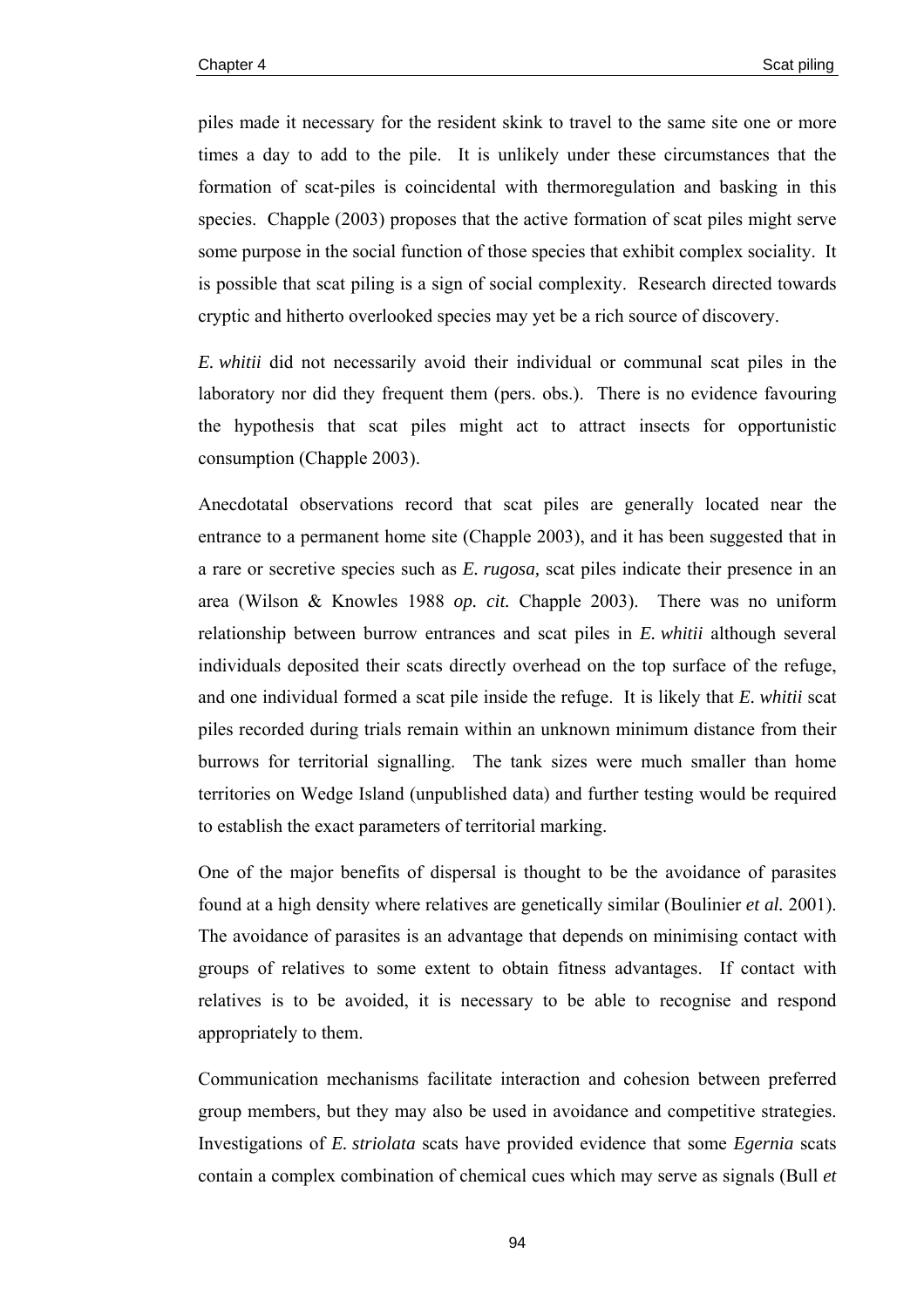*al.* 1999). Research has also established that these scat signals deteriorate over time (Bull *et al.* 1999), and in the small scincid lizard *Lamprohpolis guichenoti,* signals can no longer be used in discrimination tests effectively after 7 days (unpublished data). In a review of the ecology, life-history and behaviour of the *Egernia* genus, Chapple (2003) came to the conclusion that scat piling may be necessary to renew the signal so that it could retain its (unknown) social function.

## **Social signalling**

In the early 1960's there was some initial recognition that secretive or cryptic lizards relied more on scent and sound than visual stimuli for sexual or species discrimination (Glinski & Krekorian 1985). However it is only more recently that research has focussed on discovering the implications of that understanding.

Scats have been used in bioassays in several contexts. The Australian lizard *E. striolata* discriminates between its own scats and those of unfamiliar conspecifics (Bull *et al*. 1998), male Iberian rock lizards discriminate between familiar and unfamiliar conspecifics through faecal pellet odours (Aragón *et al*. 2000), and the Chilean lizard, *Liolaemus tenuis*, is able to recognise its own odour from scats (Labra *et al*. 2002). These findings suggest that lizard scats might be used to produce individual signals.

Small groups of relatives and individual *E. whitii* scat pile. In their laboratory tests Carpenter & Duvall (1995) demonstrated that western banded geckos (*C. variegatus*) deposited their scats in piles when kept alone in captivity, and that unfamiliar individuals introduced after the resident had been evacuated avoided the same area when depositing their scat piles. However they did not attempt to demonstrate scat piling as a group activity in individuals held captive together, even though this behaviour had been anecdotally reported previously.

Similarly, thick-tailed geckos (*N. milii*) have also been shown to scat pile in the laboratory as individuals and also as pairs (Shah *et al*. 2006). However these investigations were concerned with crevice use rather than the discovery of a range of chemosensory signals amongst group members, and further discoveries might yet be forthcoming.

Experimental trials showed tighter clustering of scat-piles for singleton and groups of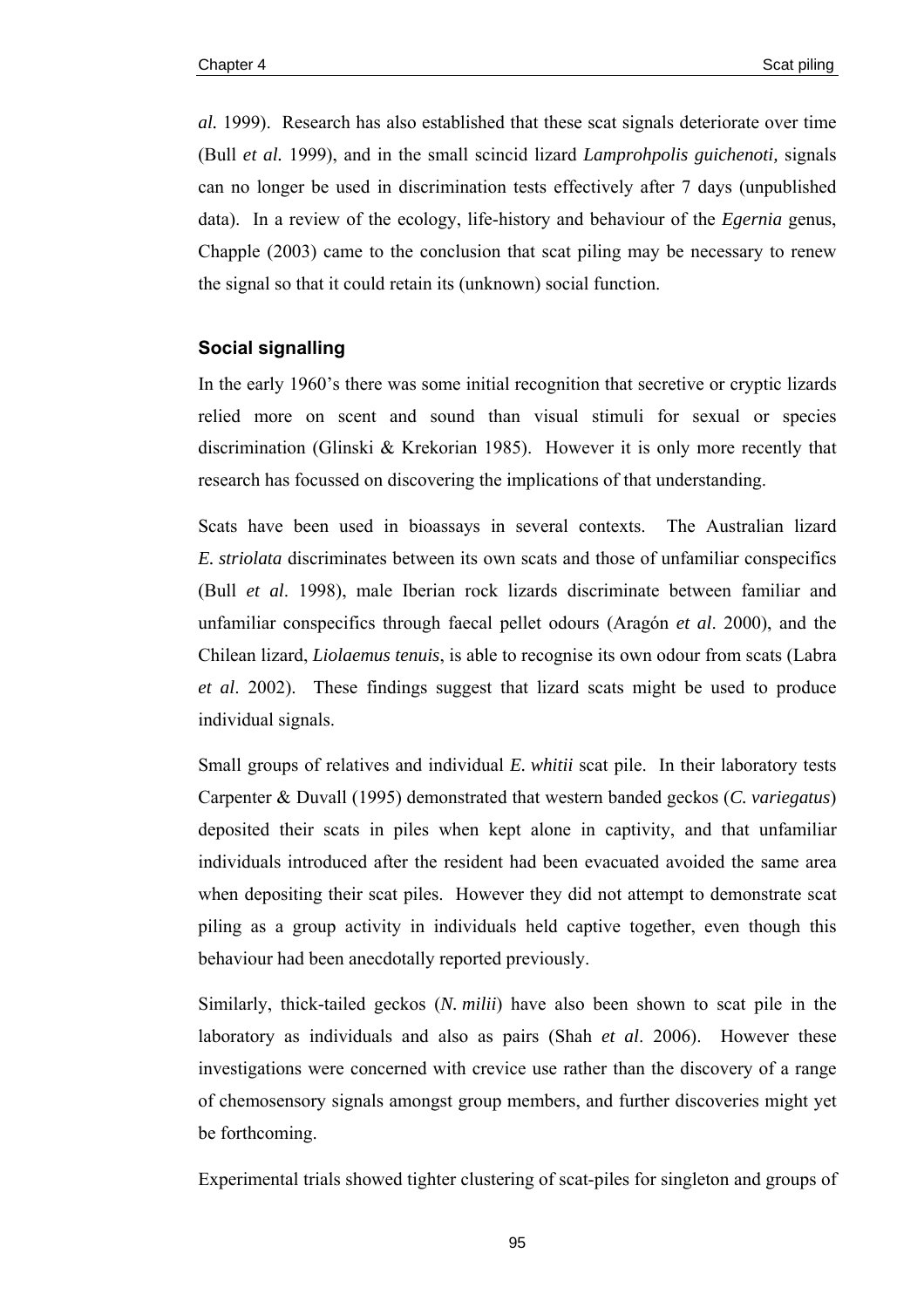four than groups of two or three. There were only two single sex groups and they were composed of mother and daughter combinations. These were the only two groups which failed to show a significant clustering when tested using Monte Carlo simulations. However the numbers are too limited to accept without further research.

All other groups were composed of mixed sexes. There were no all-male groups for comparison as each group comprised an adult female and her progeny. *E. whitii* males and females respond in different ways to scats used as scent cues (Chapter 5). It is plausible that because they respond differently to scent cues that they also deposit signals differently.

Furthermore, if lizard scats are used to produce individual signals, it might be expedient for females to advertise in a way that separates them or distinguishes them as individuals. Individual signals deposited separately by females could aid in offspring strategies that avoid kin competition by cooperation within the family group, but attract suitably genetically divergent mates to avoid inbreeding depression. It is possible that social signals are a major aspect of scat piling behaviour for *E whitii*.

Members of the *Egernia* genus are not alone amongst lizards in establishing scatpiles. Individual western banded geckos (*Coleonyx variegatus*) also establish preferred defaecation sites (Carpenter & Duvall 1995), and pairs and individual thick-tailed geckos (*Nephrurus milii*) scat pile (Shah *et al.* 2006). The use of latrine areas or scat piling is clearly not restricted to diurnal or nocturnal habits.

Reports of scat piling in species of the *Egernia* genus and in geckos are intriguing from an ecological perspective. It is an activity that requires social coordination, and its existence is linked to social benefits. The social benefits arising from signalling could confer both cooperative and competitive benefits.

Permanent territorial markers would benefit conspecifics, congenerics and other species, as the signal provides a means of avoiding potentially damaging agonistic interactions. The high incidence of *E. whitii* refuging with *N. milii* on Wedge Island provides an indicator of interspecific cooperation. The low incidence of retreat sharing with other skinks and centipedes points to the avoidance of other species apart from the exceptional circumstance of fleeing from human predators. However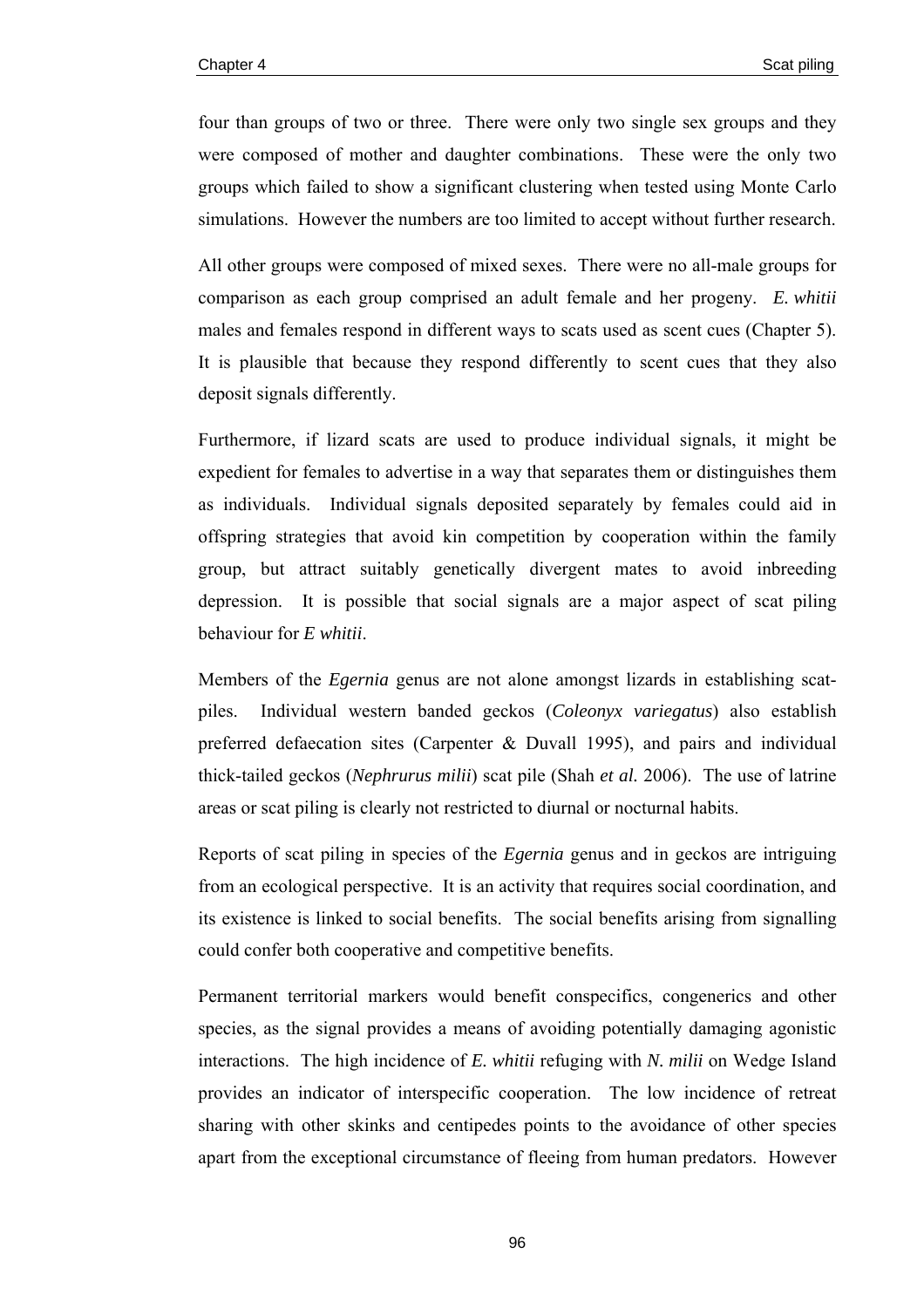there appears to be some plasticity when it comes to geckos. One advantage of the scat piling habit of *N. milii* might be mutual recognition between a diurnal species and nocturnal species. Theoretically, if no threat is perceived by either species concerning the other, greater access to refuges can be attained by both.

Cooperation in group scat piling, allows individual members of the group to leave chemical cues in scats which potentially indicate relatedness, or social and sexual status within the group. By the cooperative practice of scat piling these individuals validate their group membership while simultaneously providing individual scent cues and ensuring their own safety within the group.

Information concerning the social environment that is readily available to dispersing transient and potential immigrant conspecifics, or even intruders and competitors, before encountering the inhabitants would allow advantageous settlement choices to be made. In terms of population dynamics it may be adaptive for the recruitment of one or the other sex , or in contrast the niche may be fully occupied. Obtaining information concerning the sex and number of group members would allow the potential newcomer to avoid agonistic encounters.

Some or all of these benefits are possible when the multiple uses of chemosensory communication are taken into consideration in Chapter 5.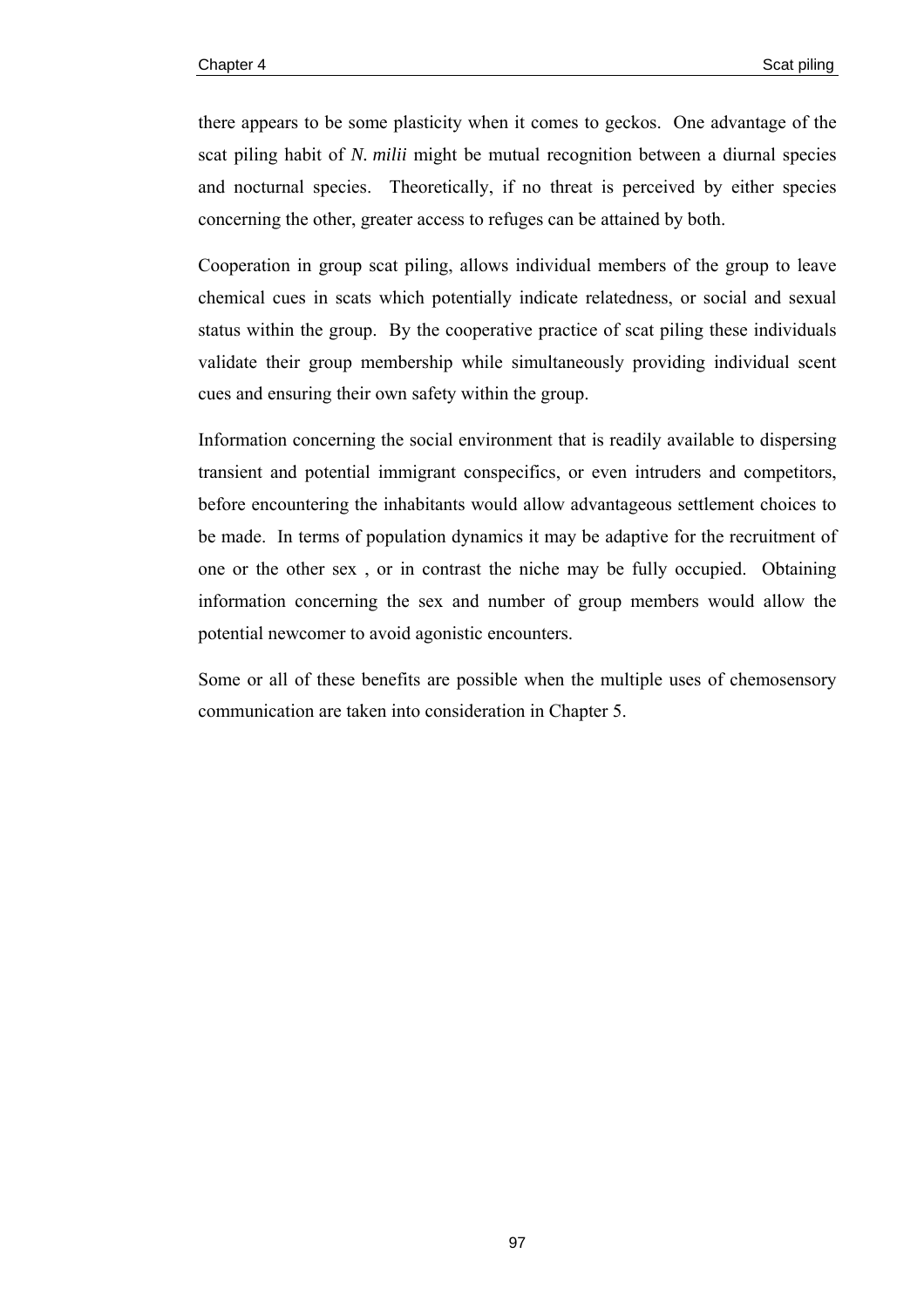## **REFERENCES**

- Adrain J.M. & Westrop S.R. (2003) Paleobiodiversity: we need new data. *Paleobiology* **29**, 22-25.
- Allmon W.D. (2004) The importance of museum collections in paleobiology. *Paleobiology* **31**, 1-5.
- Apio A., Plath M. & Wronski T. (2006) Localised defecation sites: a tactic to avoid re-infection by gastro-intestinal tract parasites in bushbuck, *Tragelaphus scriptus*? *Journal of Ethology* **24**, 85-90.
- Aragón P., López P. & Martín J. (2000) Size dependent chemosensory responses to familiar and unfamiliar conspecific faecal pellets by the Iberian rock lizard *Lacerta monticola*. *Ethology* **106**, 1115-1128.
- Barwick R.E. (1965) Studies on the scincid lizard *Egernia cunninghami* (Gray 1832). PhD thesis, Australian National University, Canberra, ACT, Australia.
- Belcher C.A. (2003) Demographics of tiger quoll (*Dasyurus maculatus maculatus*) populations in south-eastern Australia. *Australian Journal of Zoology* **51**, 611- 626.
- Belcher C.A. & Darrant J.P. (2004) Home range and spatial organization of the marsupial carnivore, *Dasyurus maculatus maculatus* (Marsupialia: Dasyuridae) in south-eastern Australia. *Journal of Zoology, London* **262**, 271-280.
- Begg C.M., Begg K.S., Du Toit J.T. & Mills G.L. (2003) Scent-marking behaviour of the honey badger, *Mellivora capensis* (Mustelidae), in the southern Kalahari. *Animal Behaviour* **66**, 917-929.
- Bonier F., Quigley H. & Austad S.N. (2004) A technique for non-invasively detecting stress response in cougars. *Wildlife Society Bulletin* **32**, 711-717.
- Bouchet F., Guidon N., Dittmar K., Harter S., Ferreira L.F., Chaves S.M., Reinhard K. & Araujo A. (2003) Parasite remains in archaeological sites. *Memórias do Instituto Oswaldo Cruz* **98**, 47-52*.*
- Boulinier T., McCoy K.D. & Sorci G. (2001) Dispersal and parasitism. In: *Dispersal* (eds. Clobert J., Danchin E., Dhondt, & Nichols J.D.). Oxford University Press, United States, New York.
- Bull C.M., Cooper S.J.B. & Baghurst B.C. (1998) Social monogamy and extra-pair fertilisation in an Australian lizard, Tiliqua rugosa. *Behavioural Ecology and Sociobiology* **44**, 63-72.
- Bull C.M., Griffin C.L. & Johnston G.R. (1999) Olfactory discrimination in scat piling lizards. *Behavioral Ecology* **10**, 136-140.
- Burt W.H. (1943) Territoriality and home range concepts as applied to mammals. *Journal of Mammalogy* **24**, 346-352.
- Bustard H.R. (1970) A population study of the scincid lizard *Egernia striolata* in northern New South Wales. *Proceedings of the Koninklijke Nederlandse Akademie van Werenschappen, Series C* **73**, 186-213.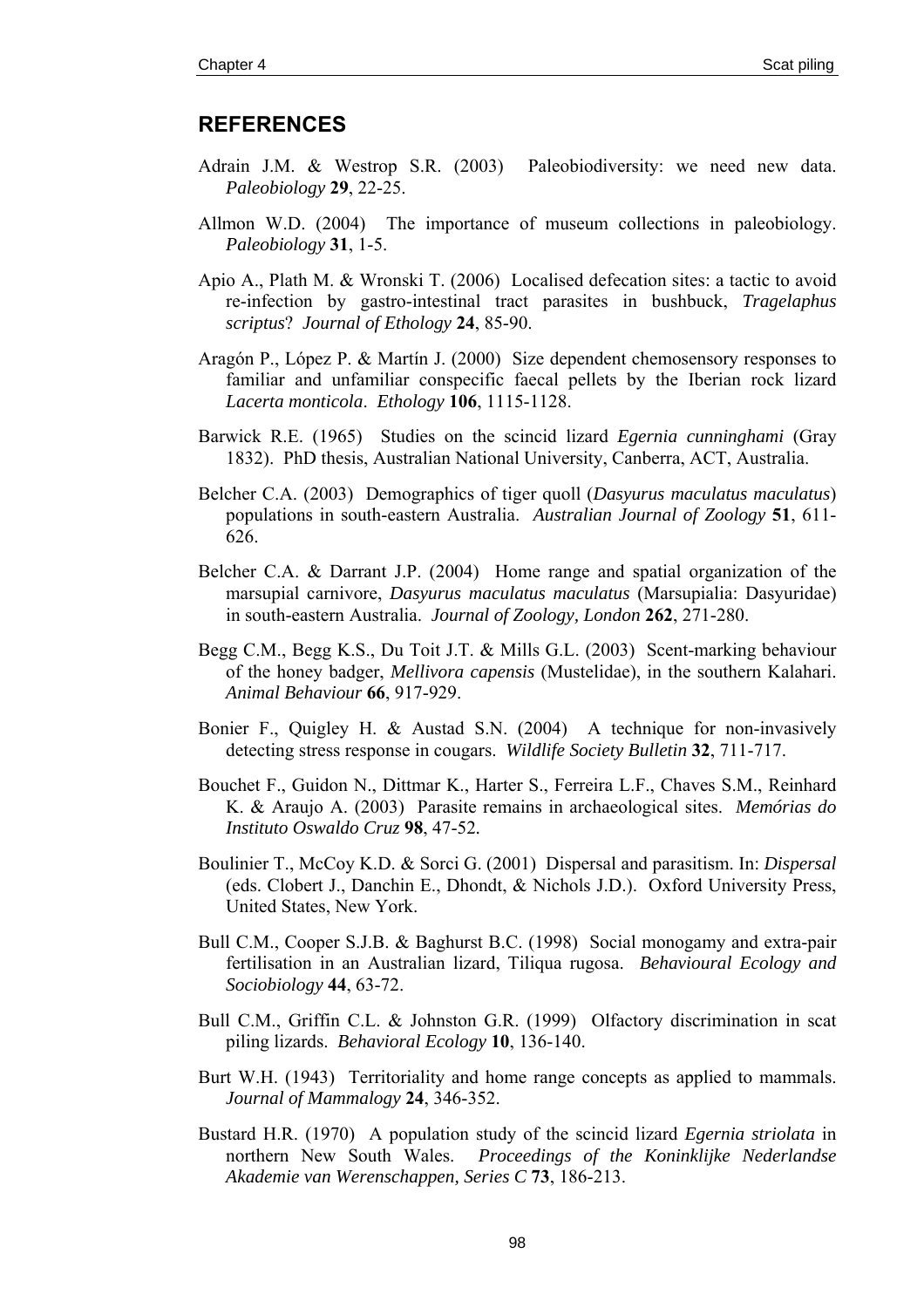- Carpenter G.C. & Duvall D. (1995) Fecal scent marking in the Western banded gecko (*Coleonyx variegatus*). *Herpetologica* **51**, 33-38.
- Chame M. (2003) Terrestrial mammal feces: a morphometric summary and description. *Memórias do Instituto Oswaldo Cruz* 98, 71-94.
- Chapple D.G. (2003) Ecology, life-history, and Behaviour in the Australian scincid genus *Egernia*, with comments on the evolution of complex sociality in lizards. *Herpetological Monographs* **17**, 145-180.
- Chapple D.G. & Keough J.S. (2004) Parallel adaptive radiations in arid and temperate Australia: molecular phylogeography and systematics of the *Egernia whitii* (Lacertilia: Scincidae) species group. *Biological Journal of the Linnean Society* **83**, 157-173.
- Clark P.J. & Evans F.C. (1954) Distance to nearest neighbor as a measure of spatial relationships in populations. *Ecology* **35**, 445-453.
- Clemann N. (1997) Aspects of the biology and ecology of the swamp skink *Egernia coventryi* Storr, 1978. Honours Thesis, Deakin University, Melbourne, Australia.
- Cogger H.G. (2000) *Reptiles and amphibians of Australia.* Reed New Holland, Sydney, Australia.
- Cooper W.E. & Vitt L.J. (1984) Detection of conspecific odors by the female broadheaded skink, *Eumeces laticeps*. *Journal of Experimental Zoology* **229,** 49-54.
- Cooper W.E. & Vitt L.J. (1984) Conspecific odor detection by the male broadheaded skink, *Eumeces laticeps*: Effects of sex and site of odor source and of male reproductive condition. *Journal of Experimental Zoology* **230,** 199-209.
- Crozier R.H. (1999) *Blackwell's Concise Encyclopedia of Ecology* (ed. P. Calow). Blackwell Science, Melbourne, Australia.
- Daniels M.J., Henderson D., Greig A., Stevenson K., Sharp J.M. & Hutchings M.R. (2003) The potential role of wild rabbits *Oryctolagus cuniculus* in the epidemiology of paratuberculosis in domestic ruminants. *Epidemiology and Infection* **130**, 553-559.
- Deagle B.E., Tollit D.J., Jarman S.N., Hindell M.A., Trites A.W. & Gales N.J. (2005) Molecular scatology as a tool to study diet: analysis of prey DNA in scats from captive Stellar sea lions. *Molecular Ecology* **14**, 1831-1842.
- Douch P.M. (1994) Comparative ecophysiology of two species of scincid lizards, Egernia coventryi and Egernia whitii. Honours Thesis, University of Melbourne, Melbourne, Australia.
- Duffield G.A. & Bull C.M. (1998) Seasonal and ontogenetic changes in the diet of the Australian skink *Egernia stokesii*. *Herpetologica* **54**, 414-419.
- Ehmann H. (1992) *Reptiles*. Harper Collins, Pymble, NSW.
- Feeley K. (2005) The role of clumped defecation in the spatial distribution of soil nutrients and the availability of nutrients for plant uptake. *Journal of Tropical Ecology* **21**, 99-102.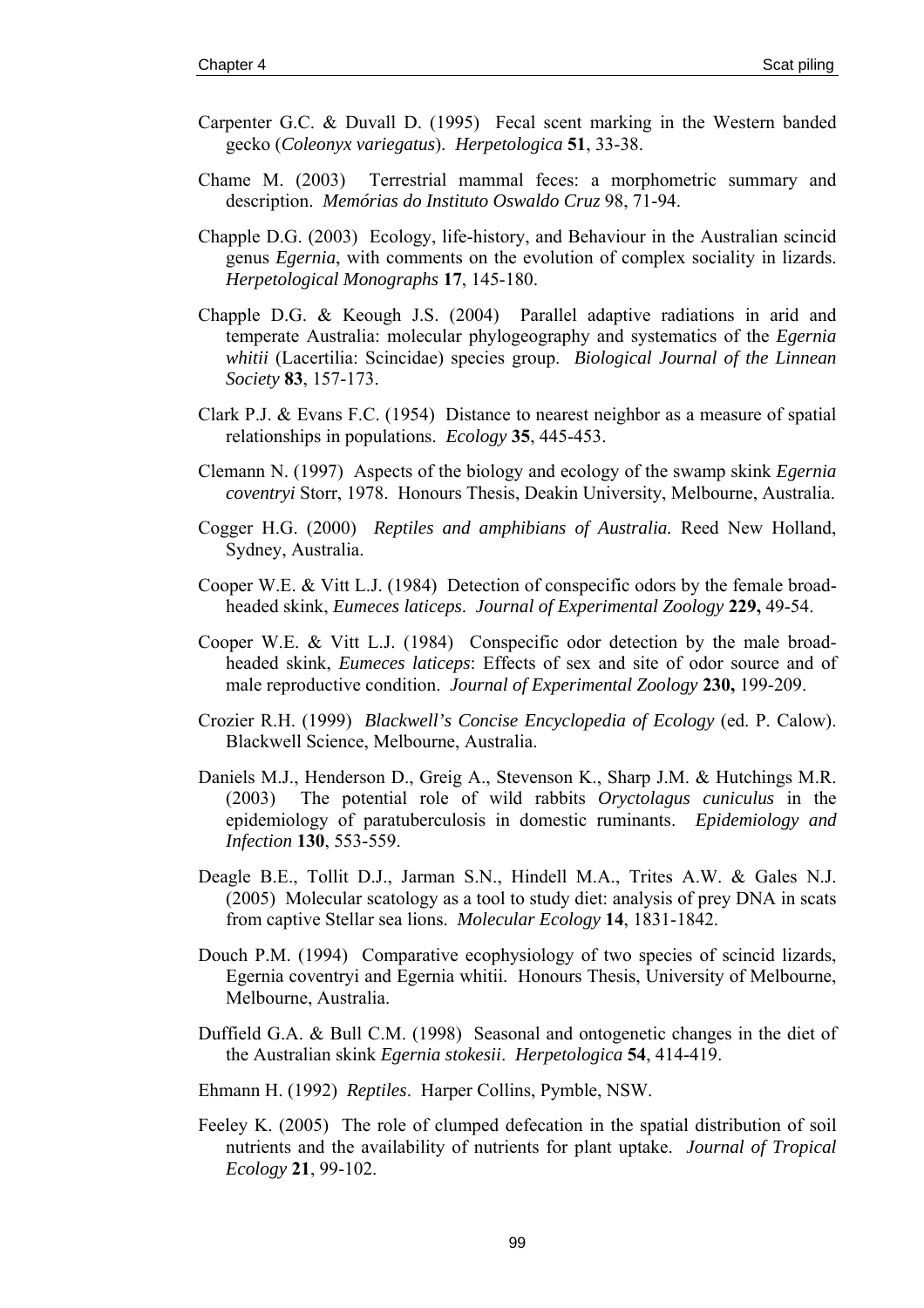- Fuller S.J., Bull C.M., Murray K. & Spencer R.J. (2005) Clustering of related individuals in a population of the Australian lizard, *Egernia frerei*. *Molecular Ecology* **14**, 1207-1213.
- Gardner M.G., Bull C.M., Cooper S.J.B. & Duffield G.A. (2001) Genetic evidence for a family structure in stable social aggregations of the Australian lizard *Egernia stokesii*. *Molecular Ecology* **10**, 175-183.
- Gavin P.J., Kazacos K.R. & Shullman S.T. (2005) Baylisascariasis. *Clinical Microbiology Reviews* **18**, 703-718.
- Glinski T.H. & Krekorian C.O. (1985) Individual recognition in free-living adult male desert Iguana, *Dipsosauran dorsalis*. *Journal of Herpetology* **19**, 541-544.
- Gorman M.L. & Trowbridge B.J. (1989) The role of odor in the social lives of carnivores. In: *Carnivore behaviour, ecology and evolution* (ed J.L. Gittleman). Chapman & Hall, New York.
- Greer A.E. (1989) *The Biology and Evolution of Australian Lizards*. Surrey Beatty & Sons, Sydney.
- Hastorf C.A. (1999) Recent research in Paleoethnobotony. *Journal of Archaeological Research* **7**, 55-103.
- Hickman J.L. (1960) Observations of the skink lizard *Egernia whitii* (Lacepede). *Papers and Proceedings of the Royal Society of Tasmania* **94**, 111-118.
- Hutchings M.R., Athanasiadou S., Kyriazakis I. & Gordon I.J. (2003) Can animals use foraging behaviour to combat parasites? *Proceedings of the Nutrition society* **62**, 361-370.
- Hutchinson M.N. (1993) Family Scincidae. In: *Fauna of Australia, Vol. 2A*: *Amphibia and Reptilia* (eds Glasby CJ, Ross GJB, Beesley BL), pp.261-279. Australian Government Publishing Service, Canberra.
- Imfeld S. (2000) Time, points and space Towards a better analysis of wildlife data in GIS. PhD Thesis, University of Zürich, Zürich, Switzerland.
- Irwin M.T., Samonds K.E., Raharison J-L. & Wright P.C. (2004) Lemur latrines: observations of latrine behaviour in wild primates and possible ecological significance. *Journal of Mammalogy* **85**, 420-427.
- Labra A., Escobar C.A., Aguilar P.M. & Niemeyer H.M. (2002) Sources of pheromones in the lizard *Liolaemus tenuis*. *Revista Chilena de Historia Natural* **75**, 141-147.
- Leuthold W. (1977) *African ungulates: A comparative review of their ethology and behavioral ecology*. New York: Springer-Verlag.
- Martin E. & Hine R.S. (2000) *Oxford Dictionary of Biology.* Oxford University Press, Oxford, Great Britain.
- McAlpin S. (2001) *A Recovery Plan for the Great Desert Skink* (*Egernia kintorei*). Arid Lands Environment Centre, Alice Springs, Australia.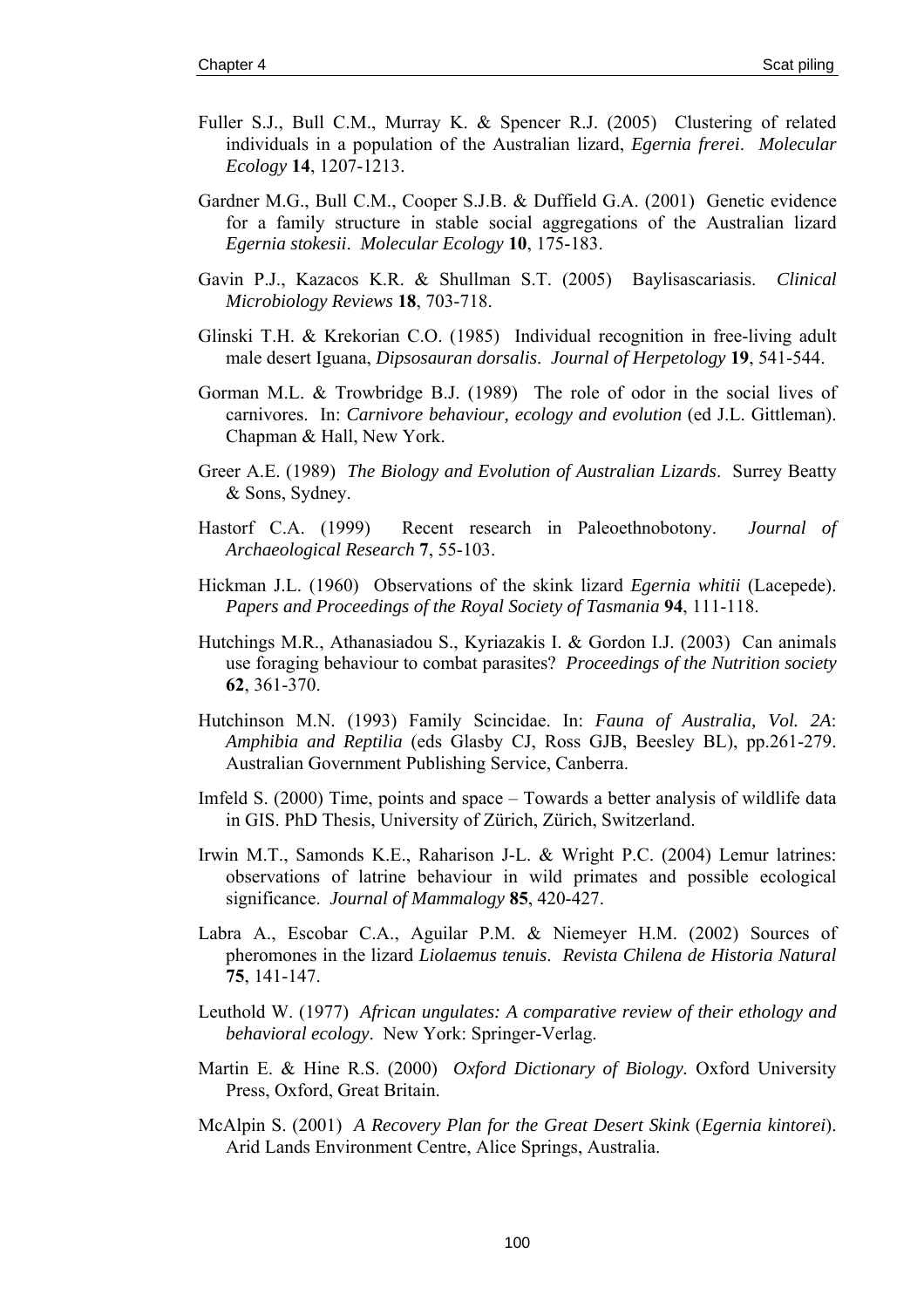- Moore B. (1999) *The Australian Oxford Dictionary*. Oxford University Press, Melbourne, Australia.
- Noë R. (2006) Cooperation experiments: coordination through communication versus acting apart together. *Animal Behaviour* **71**, 1-18.
- Nogales M., Nieves C., Illera J.C., Padilla D.P. & Traveset A. (2005) Effect of native and alien vertebrate frugivores on seed viability and germination patterns of *Rubia fructosa* (Rubiaceae) in the eastern Canary Islands. *Functional Ecology* **19**, 429-436.
- Page L.K., Swihart R.K. & Kazacos K.R. (1999) Implications of raccoon latrines in the epizootiology of *Baylisascariasis*. *Journal of Wildlife Diseases* **35**, 474-480.
- Pearson D., Davies P., Carnegie N. & Ward J. (2001) The Great Desert Skink (*Egernia kintorei*) in Western Australia: distribution, reproduction and ethnozoological observations. *Herpetofauna* **31**, 64-68.
- Portman C. & Myers P. (2004) "Lama glama" (On-line), Animal Diversity Web. Available: [http://animaldiversity.ummz.umich.edu/site/accounts/information/Lama\\_glama.h](http://animaldiversity.ummz.umich.edu/site/accounts/information/Lama_glama.html) [tml](http://animaldiversity.ummz.umich.edu/site/accounts/information/Lama_glama.html).
- Quiroga-Castro V.D. & Roldán A.I. (2001) The fate of *Attalea phalerata* (Palmae) seeds dispersed to a Tapir latrine. *Biotropica* **33**, 472-477.
- Qureshi B.D., Awan M.S., Khan A.A., Dar N.I. & Dar M.E.I. (2004) Distribution of Himalayan Musk deer (*Moschus chrysogaster*) in Neelum Valley, District Muzaffarabad, Azad Jammu and Kashmir. *Journal of Biological Sciences* **4**, 258-261.
- Reed J.Z., Tollit D.J., Thompson P.M. & Amos W. (1997) Molecular scatology: the use of molecular genetic analysis to assign species, sex and individual identity to seal faeces. *Molecular Ecology* **6**, 225-234.
- Ripley S.D. (1952) Territorial and sexual behaviour in the great Indian rhinoceros, a speculation. *Ecology* **33**, 570-573.
- Ripley S.D. (1958) Comments on the Black and Square-Lipped rhinoceros species in Africa. *Ecology* **39**, 173-175.
- Roper T.J., Ostler J.R. & Conradt L. (2003) The process of dispersal in badgers Meles meles. *Mammal Review* **33**, 314-318.
- Rostain R.R., Ben-David M., Groves P. & Randall J.A. (2004) Why do river otters scent-mark? An experimental test of several hypotheses. *Animal Behaviour* **68**, 703-711.
- Sagara N. (1995) Association of ectomycorrhizal fungi with decomposed animal wastes in forest habitats: a cleaning symbiosis? *Canadian Journal of Botany* **73**, S1423.
- Seton E.T. (1925) On the study of scatology. *Journal of Mammalogy* **6,** 47-49.